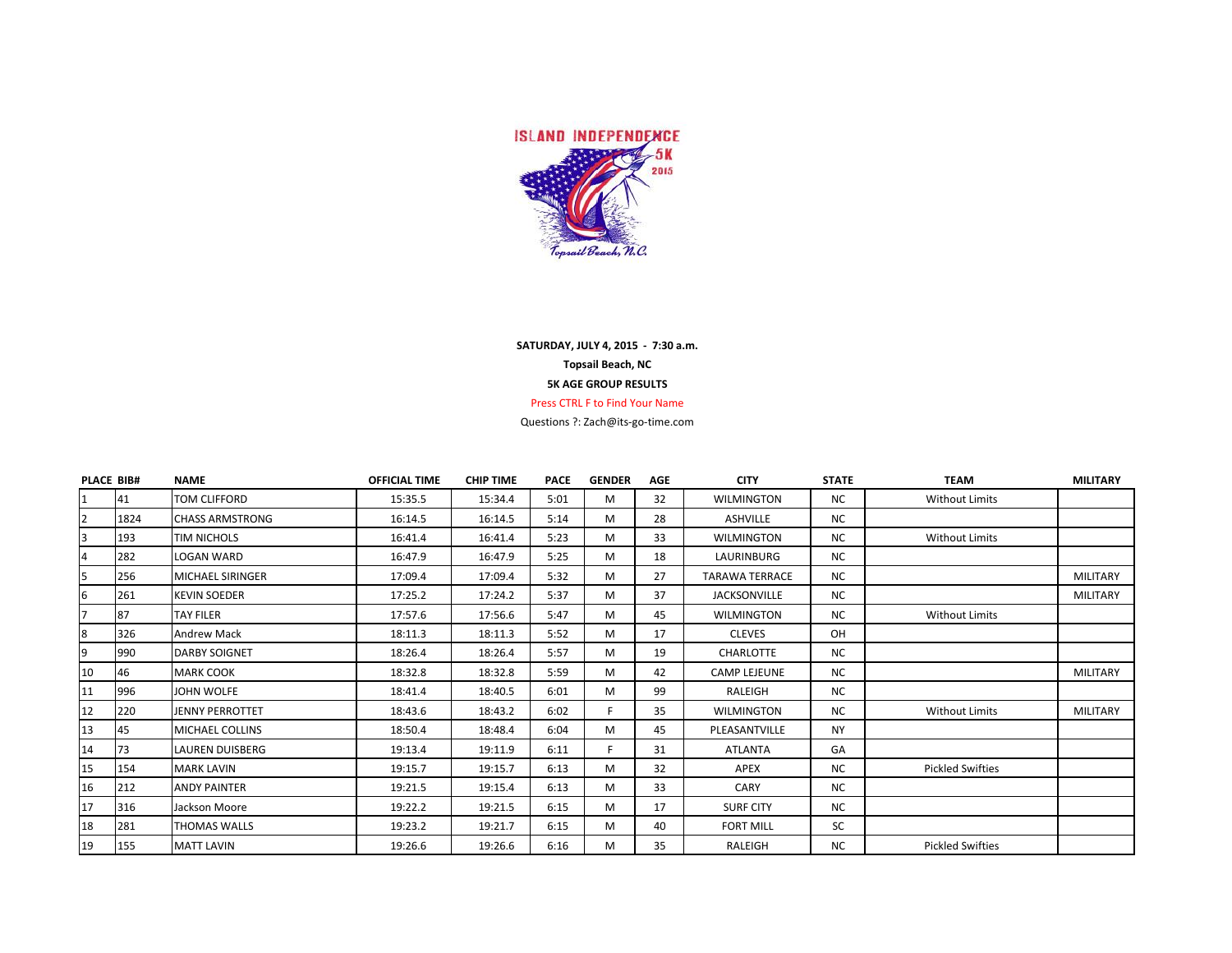| 20 | 3    | <b>TIMOTHY BALOGH</b>     | 19:32.2 | 19:31.1 | 6:18 | M            | 20 | <b>BURGAW</b>         | NC.       |                         |                 |
|----|------|---------------------------|---------|---------|------|--------------|----|-----------------------|-----------|-------------------------|-----------------|
| 21 | 124  | <b>ERIN HOGSTON</b>       | 19:33.9 | 19:32.4 | 6:18 | F            | 34 | <b>WILMINGTON</b>     | <b>NC</b> | <b>Without Limits</b>   |                 |
| 22 | 221  | JEFFREY PETERSON          | 19:53.3 | 19:51.3 | 6:24 | M            | 55 | CARY                  | NC        | <b>Pickled Swifties</b> |                 |
| 23 | 989  | STEVE KOZISCHEK           | 20:03.8 | 20:01.8 | 6:27 | M            | 48 | <b>JACKSONVILLE</b>   | NC        |                         |                 |
| 24 | 205  | PIERCE ORMOND             | 20:07.7 | 20:07.7 | 6:29 | M            | 18 | CHARLOTTE             | NC        |                         |                 |
| 25 | 374  | <b>EMILY LEEPER</b>       | 20:12.5 | 20:12.5 | 6:31 | $\mathsf{F}$ | 31 | <b>BOWLING GREEN</b>  | KY        |                         |                 |
| 26 | 1649 | <b>TED LAMAY</b>          | 20:15.0 | 20:12.9 | 6:31 | M            | 55 | <b>CHAPEL HILL</b>    | <b>NC</b> |                         |                 |
| 27 | 21   | <b>COLE BOUQUIN</b>       | 20:16.4 | 20:14.5 | 6:32 | M            | 14 | APEX                  | NC.       |                         |                 |
| 28 | 199  | NICK OLTMAN               | 20:18.7 | 20:17.2 | 6:33 | M            | 27 | <b>SURF CITY</b>      | NC.       | Surf city black bears   | <b>MILITARY</b> |
| 29 | 635  | LAURA HOWELL              | 20:23.8 | 20:23.8 | 6:35 | F            | 41 | GRANDVILLE            | MI        |                         |                 |
| 30 | 92   | <b>GERRID GALL</b>        | 20:30.5 | 20:25.0 | 6:35 | M            | 31 | HAMPSTEAD             | <b>NC</b> |                         |                 |
| 31 | 206  | <b>JAKE ORR</b>           | 20:32.4 | 20:24.7 | 6:35 | M            | 21 | <b>TOPSAIL BEACH</b>  | <b>NC</b> |                         |                 |
| 32 | 207  | <b>LAURA ORR</b>          | 20:32.8 | 20:31.2 | 6:37 | F            | 22 | <b>TOPSAIL BEACH</b>  | <b>NC</b> |                         |                 |
| 33 | 180  | <b>BRETT MCGINLEY</b>     | 20:33.4 | 20:33.4 | 6:38 | M            | 39 | <b>SURF CITY</b>      | NC        |                         | <b>MILITARY</b> |
| 34 | 383  | AMELIA FULLER             | 20:34.9 | 20:34.9 | 6:38 | F            | 17 | CARY                  | NC.       |                         |                 |
| 35 | 277  | <b>OWEN THORNDIKE</b>     | 20:49.4 | 20:49.4 | 6:43 | M            | 12 | <b>WILMINGTON</b>     | NC.       |                         |                 |
| 36 | 159  | <b>BETH LIGHTHISER</b>    | 20:53.9 | 20:49.6 | 6:43 | F            | 27 | <b>GLEN ALLEN</b>     | VA        |                         |                 |
| 37 | 160  | <b>JOE LIGHTHISER</b>     | 20:54.0 | 20:54.0 | 6:45 | M            | 27 | <b>GLEN ALLEN</b>     | VA        |                         |                 |
| 38 | 621  | SHERIDAN WOOD             | 20:58.6 | 20:56.7 | 6:45 | F            | 18 | CARY                  | NC        |                         |                 |
| 39 | 229  | MICHAEL POSTGATE          | 21:02.0 | 20:58.2 | 6:46 | M            | 33 | N TOPSAIL BEACH       | ΝC        | <b>Team Squirrel</b>    | MILITARY        |
| 40 | 54   | <b>DAVID DALY</b>         | 21:03.0 | 21:00.5 | 6:46 | M            | 54 | <b>NEW BERN</b>       | NC        |                         |                 |
| 41 | 605  | <b>SCOTT KAUFFMAN</b>     | 21:15.5 | 21:08.4 | 6:49 | M            | 47 | ASHEBORO              | NC        |                         |                 |
| 42 | 342  | <b>KRISTEN RIDER</b>      | 21:25.0 | 21:25.0 | 6:55 | F            | 27 | HAMPSTEAD             | NC        |                         |                 |
| 43 | 616  | <b>RIDER JACOB</b>        | 21:25.9 | 21:25.9 | 6:55 | М            | 29 | <b>HAMPSTEAD</b>      | NC.       |                         | <b>MILITARY</b> |
| 44 | 627  | RICHARD MONTGOMERY        | 21:34.1 | 21:08.1 | 6:49 | M            | 35 | <b>VIRGINIA BEACH</b> | VA        |                         |                 |
| 45 | 254  | <b>DYLAN SIMPSON</b>      | 21:35.0 | 21:34.1 | 6:57 | M            | 19 | <b>ROCKY POINT</b>    | NC        |                         |                 |
| 46 | 373  | NATALIE FELDMAN           | 21:46.7 | 21:43.7 | 7:00 | F            | 29 | <b>BOWLING GREEN</b>  | КY        |                         |                 |
| 47 | 294  | LIBBY WILE                | 21:55.0 | 21:55.0 | 7:04 | F            | 33 | <b>WASHINGTON</b>     | <b>DE</b> |                         |                 |
| 48 | 269  | JENNIFER TABISZ           | 21:56.6 | 21:52.9 | 7:03 | F.           | 32 | <b>HOLLY RIDGE</b>    | NC.       |                         | MILITARY        |
| 49 | 1635 | JOHN MCGRATH              | 22:05.0 | 21:59.1 | 7:05 | M            | 45 | ANNAPOLIS             | MD        |                         |                 |
| 50 | 301  | <b>TARA WIND</b>          | 22:07.0 | 22:07.0 | 7:08 | F            | 37 | CARY                  | NC.       | <b>Pickled Swifties</b> |                 |
| 51 | 1852 | <b>RAY TEACHEY</b>        | 22:16.6 | 22:13.0 | 7:10 | M            | 39 | APEX                  | NC        |                         |                 |
| 52 | 131  | <b>ZEB JAILLET</b>        | 22:18.2 | 22:09.1 | 7:09 | M            | 39 | PINEHURST             | NC        |                         | <b>MILITARY</b> |
| 53 | 109  | <b>MATT GROTHE</b>        | 22:22.3 | 22:20.0 | 7:12 | M            | 29 | <b>RAEFORD</b>        | NC        |                         | <b>MILITARY</b> |
| 54 | 336  | <b>Brandon Thornsvard</b> | 22:23.3 | 22:14.3 | 7:10 | M            | 36 | <b>HENRICO</b>        | VA        |                         |                 |
| 55 | 169  | <b>MARC MARSHALL</b>      | 22:24.9 | 22:14.7 | 7:10 | M            | 51 | <b>CLYDE</b>          | OH        |                         |                 |
| 56 | 34   | ZACHARY BURCHAM           | 22:26.5 | 22:15.2 | 7:11 | M            | 32 | <b>NEW CASTLE</b>     | IN        |                         |                 |
| 57 | 983  | <b>TIM BECK</b>           | 22:29.4 | 22:25.8 | 7:14 | M            | 58 | <b>FUQUAY</b>         | NC.       |                         |                 |
| 58 | 179  | MARY MARGARET MCEACHERN   | 22:31.6 | 22:29.7 | 7:15 | F            | 45 | <b>WILMINGTON</b>     | NC        |                         |                 |
| 59 | 333  | Mark Jr.                  | 22:32.5 | 22:24.5 | 7:14 | M            | 39 | KERNERSVILLE          | NC.       |                         |                 |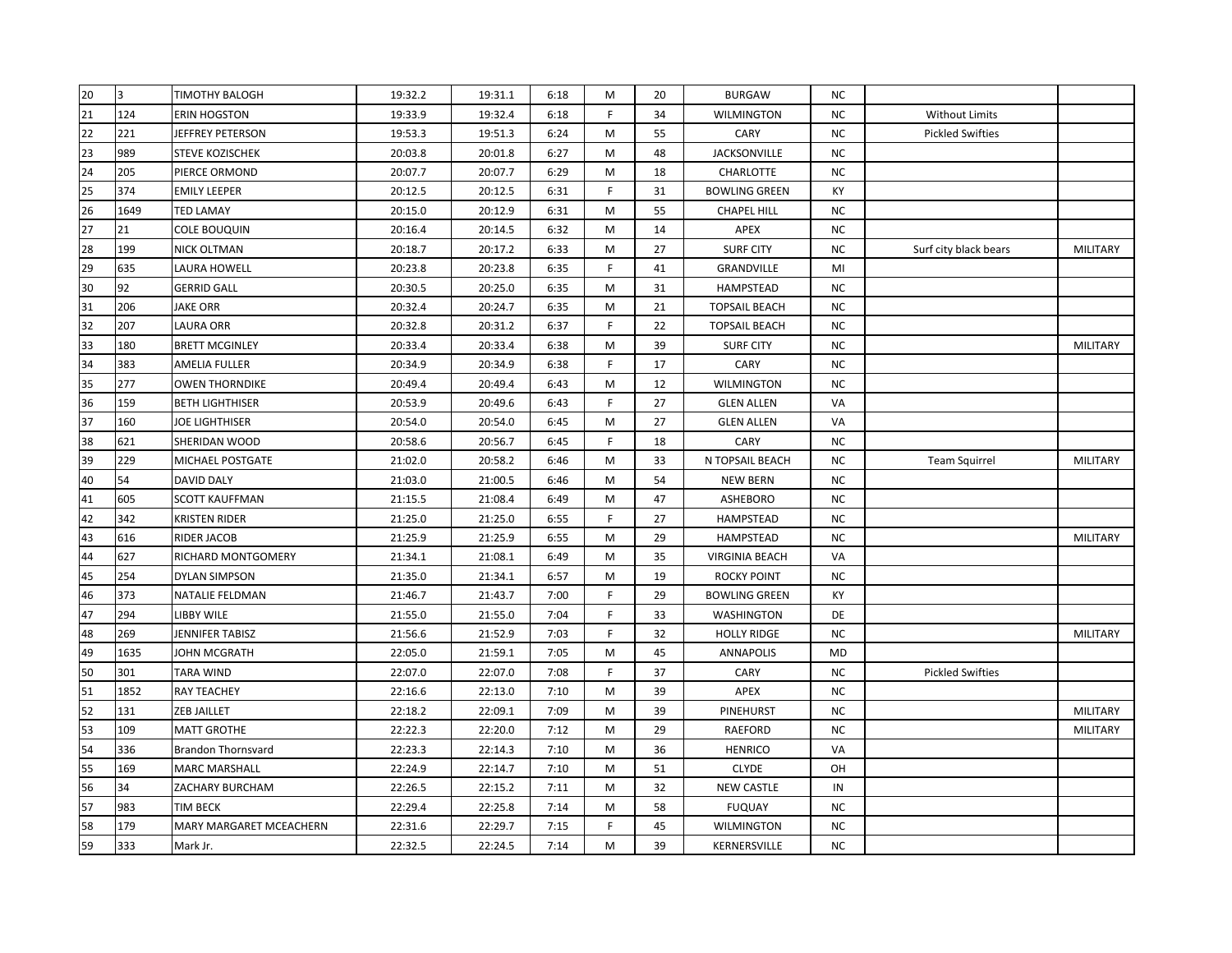| 60 | 615  | <b>JAMIE CAIN</b>        | 22:34.5 | 22:34.5 | 7:17 | F  | 29 | <b>JACKSONVILLE</b>   | NC.       |                         |                 |
|----|------|--------------------------|---------|---------|------|----|----|-----------------------|-----------|-------------------------|-----------------|
| 61 | 75   | DAVE EDWARDS             | 22:36.7 | 22:36.7 | 7:17 | M  | 50 | CHARLOTTE             | <b>NC</b> |                         |                 |
| 62 | 286  | <b>JUSTIN WARREN</b>     | 22:41.1 | 22:19.6 | 7:12 | M  | 29 | APEX                  | NC        | You've Been Warren'd    |                 |
| 63 | 49   | <b>ROBERT COOPER</b>     | 22:49.7 | 22:47.2 | 7:21 | M  | 18 | <b>SURF CITY</b>      | NC        |                         |                 |
| 64 | 625  | JOHN FUCIGNA             | 22:55.2 | 22:30.3 | 7:15 | M  | 20 | <b>DARIEN</b>         | CT        |                         |                 |
| 65 | 987  | <b>GABRIELLE MEIER</b>   | 23:03.1 | 23:03.1 | 7:26 | F  | 35 | SMITHTOWN             | <b>NY</b> |                         |                 |
| 66 | 988  | <b>SETH MEIER</b>        | 23:08.6 | 23:08.6 | 7:28 | M  | 36 | SMITHTOWN             | <b>NY</b> |                         |                 |
| 67 | 210  | <b>BOB PADULA</b>        | 23:10.3 | 23:04.3 | 7:26 | M  | 39 | <b>WILMINGTON</b>     | NC.       | Padula Family           |                 |
| 68 | 362  | <b>GABRIELLE MERRITT</b> | 23:20.4 | 23:14.3 | 7:30 | F  | 20 | <b>ELON</b>           | <b>NC</b> |                         |                 |
| 69 | 27   | <b>SAM BROUSSARD</b>     | 23:24.5 | 22:50.8 | 7:22 | M  | 23 |                       |           |                         |                 |
| 70 | 365  | <b>DAVID BOLIEK</b>      | 23:26.8 | 23:17.5 | 7:31 | M  | 47 | <b>FAYETTEVILLE</b>   | NC        |                         |                 |
| 71 | 246  | <b>BARRETT SCHIWITZ</b>  | 23:27.4 | 23:23.2 | 7:33 | M  | 46 | ROSWELL               | GA        | Clubessential           |                 |
| 72 | 1847 | <b>MEREDITH KNOWLTON</b> | 23:29.2 | 23:29.2 | 7:35 | F  | 28 | REIDSVILLE            | NC.       |                         |                 |
| 73 | 1836 | <b>GINGER TEACHEY</b>    | 23:30.3 | 23:23.6 | 7:33 | F. | 37 | APEX                  | NC.       |                         |                 |
| 74 | 255  | <b>KATE SIMS</b>         | 23:32.8 | 23:29.4 | 7:35 | F  | 21 | <b>TOPSAIL BEACH</b>  | NC        |                         |                 |
| 75 | 52   | JEREMY CRAWLEY           | 23:33.2 | 23:13.4 | 7:29 | M  | 42 | <b>HUBERT</b>         | NC.       |                         | <b>MILITARY</b> |
| 76 | 247  | <b>GREY SCHIWITZ</b>     | 23:33.9 | 23:32.5 | 7:35 | M  | 13 | <b>ROSWELL</b>        | GA        | Clubessential           |                 |
| 77 | 329  | Alvaro Ordonez           | 23:46.7 | 23:36.6 | 7:37 | F  | 32 | HAMPSTEAD             | MD        |                         |                 |
| 78 | 202  | <b>JAMES ORMOND</b>      | 23:47.3 | 23:47.3 | 7:40 | M  | 48 | <b>CHARLOTTE</b>      | NC        |                         |                 |
| 79 | 25   | <b>KRAIG BRIGHAM</b>     | 23:49.1 | 23:30.1 | 7:35 | M  | 59 | LENOX                 | MA        |                         |                 |
| 80 | 637  | ELIZABETH FUUGINA        | 23:59.3 | 23:37.3 | 7:37 | F  | 18 | DARIEN                | CT        |                         |                 |
| 81 | 276  | <b>KELVIN THOMAS</b>     | 24:02.0 | 24:02.0 | 7:45 | M  | 24 | <b>TARAWA TERRACE</b> | <b>NC</b> |                         | MILITARY        |
| 82 | 358  | <b>BRANDON BUCKLEY</b>   | 24:06.2 | 24:03.8 | 7:45 | M  | 14 | RALEIGH               | NC.       |                         |                 |
| 83 | 1952 | <b>JOE KLINE</b>         | 24:09.7 | 24:09.7 | 7:47 | M  | 57 | APOLLO BEACH          | FL.       |                         |                 |
| 84 | 337  | Daniel Ambora            | 24:12.2 | 23:58.2 | 7:44 | M  | 35 | RALEIGH               | NC        |                         |                 |
| 85 | 39   | <b>HEATHER CARPENTER</b> | 24:14.5 | 24:06.0 | 7:46 | F. | 39 | CHARLOTTESVILLE       | VA        | Clubessential           |                 |
| 86 | 335  | Jenny Chapman            | 24:15.9 | 23:45.6 | 7:40 | F  | 33 | CARY                  | NC        |                         |                 |
| 87 | 991  | <b>ADAM BAHER</b>        | 24:22.7 | 24:19.9 | 7:51 | M  | 14 | RALEIGH               | <b>NC</b> |                         |                 |
| 88 | 369  | <b>BRIAN KOCH</b>        | 24:23.0 | 24:23.0 | 7:52 | M  | 40 | <b>JACKSONVILLE</b>   | <b>NC</b> |                         | <b>MILITARY</b> |
| 89 | 209  | ANNA GRACE PADULA        | 24:24.5 | 24:18.4 | 7:50 | F  | 13 | <b>WILMINGTON</b>     | NC.       | Padula Family           |                 |
| 90 | 241  | <b>MARTIN ROSSATO</b>    | 24:27.2 | 24:27.2 | 7:53 | M  | 34 | GREENSBORO            | NC.       |                         |                 |
| 91 | 994  | LISA WORKMAN             | 24:29.5 | 24:21.3 | 7:51 | F  | 40 | <b>BOONES MILL</b>    | VA        |                         |                 |
| 92 |      | <b>KEVIN BELL</b>        | 24:33.6 | 24:24.2 | 7:52 | M  | 20 | <b>WILMINGTON</b>     | NC        |                         |                 |
| 93 | 387  | <b>EMANI DECQUIR</b>     | 24:37.8 | 24:35.0 | 7:56 | F  | 23 | <b>HOLLY RIDGE</b>    | NC        |                         | MILITARY        |
| 94 | 264  | <b>TEDDY ST PIERRE</b>   | 24:40.7 | 24:12.7 | 7:48 | M  | 39 | <b>CLINTON</b>        | <b>NC</b> |                         |                 |
| 95 | 153  | <b>ERIN LAVIN</b>        | 24:41.3 | 24:41.3 | 7:58 | F  | 36 | RALEIGH               | NC.       | <b>Pickled Swifties</b> |                 |
| 96 | 634  | <b>ASHLEIGH HOWELL</b>   | 24:44.5 | 24:41.0 | 7:58 | F  | 19 | <b>CAMP LEJEUNE</b>   | NC        |                         | <b>MILITARY</b> |
| 97 | 955  | <b>MAGGIE MCGRATH</b>    | 24:44.6 | 24:39.2 | 7:57 | F  | 42 | ANNAPOLIS             | <b>MD</b> |                         |                 |
| 98 | 11   | <b>KRISTI JOYNER</b>     | 24:50.6 | 24:43.6 | 7:58 | F  | 35 | <b>MOUNT OLIVE</b>    | <b>NC</b> |                         |                 |
| 99 | 378  | <b>NICK GABEL</b>        | 24:52.5 | 24:41.6 | 7:58 | M  | 34 | <b>FAYETTEVILLE</b>   | NC        |                         | <b>MILITARY</b> |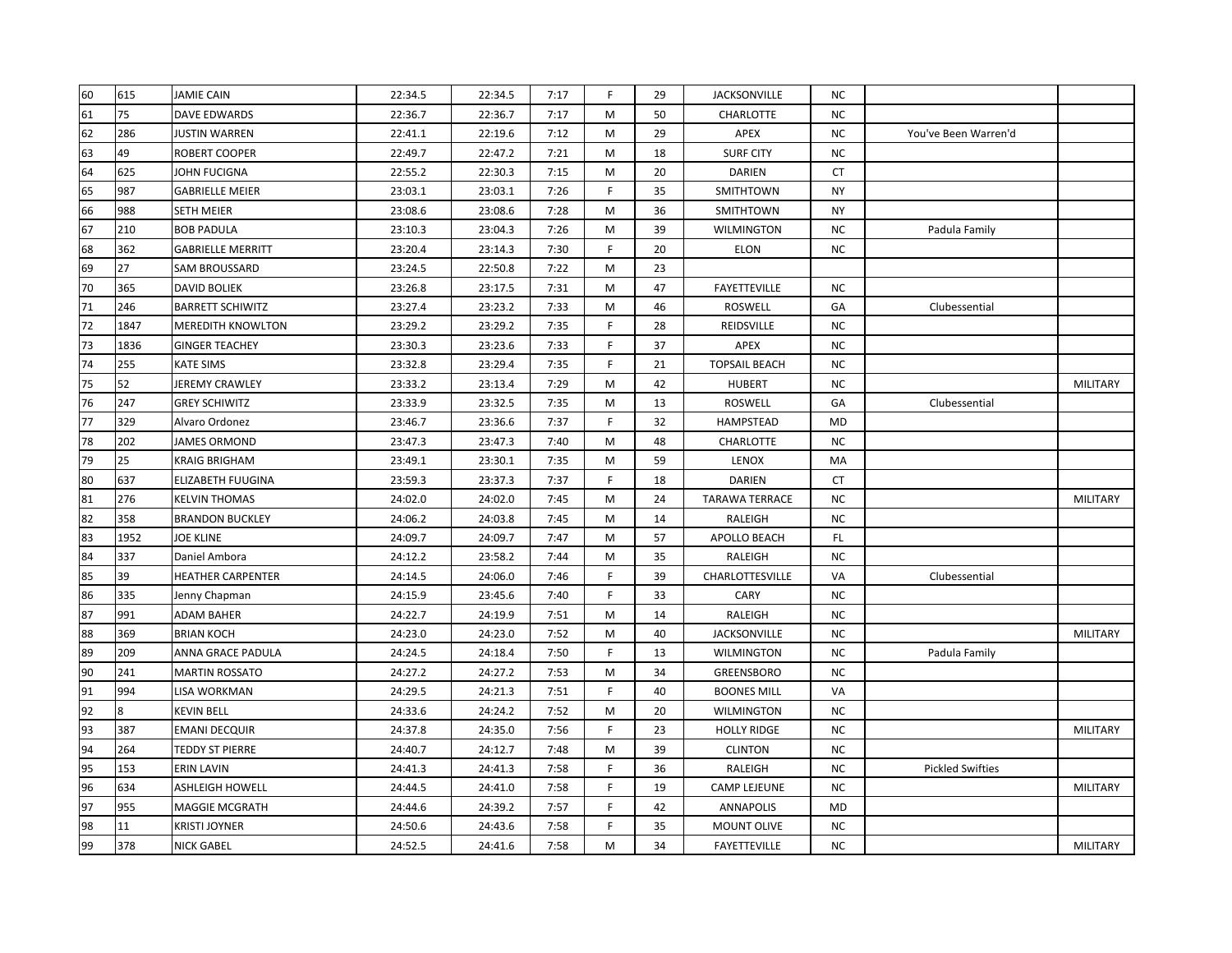| 100 | 271  | <b>CAMERON TAYLOR</b>  | 25:02.6 | 25:02.6 | 8:05 | M           | 21 | GOLDSBORO              | NC.       |                      |          |
|-----|------|------------------------|---------|---------|------|-------------|----|------------------------|-----------|----------------------|----------|
| 101 | 35   | <b>COLE BURGESS</b>    | 25:03.4 | 24:50.5 | 8:01 | М           | 14 | <b>WINTERVILLE</b>     | <b>NC</b> |                      |          |
| 102 | 171  | TERRI MARTIN           | 25:10.8 | 24:52.5 | 8:01 | F           | 46 | <b>TAZEWELL</b>        | TN        | The Firecrackers!    |          |
| 103 | 982  | CARLI HERRING          | 25:11.1 | 25:11.1 | 8:07 | F           | 33 | <b>NEWTON GROVE</b>    | NC        |                      |          |
| 104 | 372  | <b>HOPE LEEPER</b>     | 25:11.1 | 25:11.1 | 8:07 | F           | 15 | <b>BOWLING GREEN</b>   | KY        |                      |          |
| 105 | 995  | <b>ERIC RYLANDER</b>   | 25:11.3 | 25:04.7 | 8:05 | M           | 51 | <b>WILMINGTON</b>      | NC        |                      |          |
| 106 | 343  | WILL MORGAN            | 25:14.4 | 25:05.5 | 8:05 | M           | 30 | RALEIGH                | NC        |                      |          |
| 107 | 348  | <b>KENNY MORGAN</b>    | 25:14.4 | 25:05.6 | 8:05 | M           | 55 | GREENSBORO             | NC        |                      |          |
| 108 | 211  | CONNOR PADULA          | 25:16.5 | 25:10.3 | 8:07 | М           | 10 | <b>WILMINGTON</b>      | NC.       | Padula Family        |          |
| 109 | 178  | RAY MCDONALD           | 25:17.8 | 25:03.1 | 8:05 | М           | 48 | <b>MOUNT OLIVE</b>     | NC.       | Clubessential        |          |
| 110 | 168  | <b>JASON MARA</b>      | 25:18.5 | 25:18.5 | 8:10 | М           | 42 | HAMPSTEAD              | NC        |                      |          |
| 111 | 368  | Madeline Thorud        | 25:18.8 | 25:00.7 | 8:04 | F           | 15 | <b>CORPUS CHRISTIE</b> | TX        |                      |          |
| 112 | 216  | KAYLYN PATTERSON       | 25:23.0 | 25:23.0 | 8:11 | F           | 32 | <b>SURF CITY</b>       | NC        |                      |          |
| 113 | 392  | <b>BILL RABBITT</b>    | 25:26.8 | 25:26.8 | 8:12 | М           | 52 | SIMSBURY               | CT        |                      |          |
| 114 | 317  | <b>Holt Tunington</b>  | 25:27.7 | 25:15.8 | 8:09 | M           | 8  | RALEIGH                | NC        |                      |          |
| 115 | 641  | STEPHEN CHIAVETTA      | 25:30.4 | 24:52.0 | 8:01 | M           | 44 | WILMINGTON             | NC.       |                      |          |
| 116 | 611  | <b>KEVIN WILLIAMS</b>  | 25:34.1 | 25:20.5 | 8:10 | M           | 34 | KENNESAW               | GA        |                      |          |
| 117 | 1948 | <b>CHANDLER ELLIOT</b> | 25:37.3 | 25:30.1 | 8:14 | F           | 27 | MORRISVILLE            | NC        |                      |          |
| 118 | 393  | <b>EMILY RABBITT</b>   | 25:40.6 | 25:40.6 | 8:17 | F           | 23 | SIMSBURY               | CT        |                      |          |
| 119 | 163  | PETER LUND             | 25:41.5 | 25:26.1 | 8:12 | M           | 63 | ASHBURN                | DE        |                      |          |
| 120 | 197  | <b>MATT OBLAS</b>      | 25:44.7 | 25:32.4 | 8:14 | М           | 37 | LEESBURG               | NC.       |                      |          |
| 121 | 304  | MELANIE WRIGHT         | 25:47.4 | 25:47.4 | 8:19 | F           | 41 | GREENSBORO             | NC.       |                      |          |
| 122 | 280  | JEFFREY WALKER         | 25:56.6 | 25:56.6 | 8:22 | М           | 33 | <b>SNEADS FERRY</b>    | NC.       |                      | MILITARY |
| 123 | 400  | <b>CHRIS GREEN</b>     | 25:58.7 | 25:54.6 | 8:21 | М           | 42 | <b>FAYETTEVILLE</b>    | NC.       |                      |          |
| 124 | 606  | <b>HARRY LEWI</b>      | 25:59.0 | 25:52.3 | 8:21 | М           | 54 | <b>ROCKY POINT</b>     | ΝC        |                      |          |
| 125 | 9    | <b>MARK BENGE</b>      | 26:09.6 | 25:56.5 | 8:22 | М           | 52 | <b>CLAYTON</b>         | NC        |                      |          |
| 126 | 290  | JIM WATTS              | 26:14.6 | 26:09.5 | 8:26 | M           | 66 | <b>CARY</b>            | ΝC        |                      |          |
| 127 | 288  | <b>LEON WARREN</b>     | 26:17.0 | 25:54.9 | 8:21 | M           | 56 | <b>SURF CITY</b>       | NC        | You've Been Warren'd |          |
| 128 | 130  | <b>WELLIE JACKSON</b>  | 26:27.1 | 26:27.1 | 8:32 | M           | 42 | <b>CLINTON</b>         | NC        |                      |          |
| 129 | 203  | LAURA ORMOND           | 26:29.2 | 26:29.2 | 8:33 | F           | 46 | <b>CHARLOTTE</b>       | NC        |                      |          |
| 130 | 985  | COURTNEY JERNIGAN      | 26:31.4 | 26:19.7 | 8:29 | F           | 22 | WILSON                 | ΝC        |                      |          |
| 131 | 104  | <b>SUZANNE GRAVES</b>  | 26:38.8 | 26:26.7 | 8:32 | F           | 49 | RALEIGH                | NC        |                      |          |
| 132 | 90   | <b>GARY FUCHS</b>      | 26:39.7 | 26:39.7 | 8:36 | М           | 62 | STOKESDALE             | NC        |                      |          |
| 133 | 119  | <b>ANDREW HARMON</b>   | 26:40.9 | 26:32.3 | 8:34 | M           | 29 | <b>FUQUAY-VARINA</b>   | NC.       |                      |          |
| 134 | 56   | JAKE D'AMBROSIO        | 26:41.3 | 26:18.4 | 8:29 | M           | 16 | <b>CARY</b>            | NC.       |                      |          |
| 135 | 328  | Sergio Pollock         | 26:42.1 | 26:30.2 | 8:33 | F           | 29 | <b>RADFORD</b>         | VA        |                      |          |
| 136 | 313  | Scott Hardin           | 26:44.7 | 26:20.3 | 8:30 | M           | 37 | <b>CHAPEL HILL</b>     | NC        |                      |          |
| 137 | 631  | <b>WILSON TEACHEY</b>  | 26:52.1 | 26:48.7 | 8:39 | M           | 42 | <b>FAYETTEVILLE</b>    | ΝC        |                      |          |
| 138 | 139  | LAUREN KIRKLAND        | 26:54.3 | 26:54.3 | 8:41 | F           | 34 | <b>OAKBORO</b>         | NC        |                      |          |
| 139 | 312  | Annelise               | 26:54.6 | 26:30.3 | 8:33 | $\mathsf F$ | 37 | <b>CHAPEL HILL</b>     | <b>NC</b> |                      |          |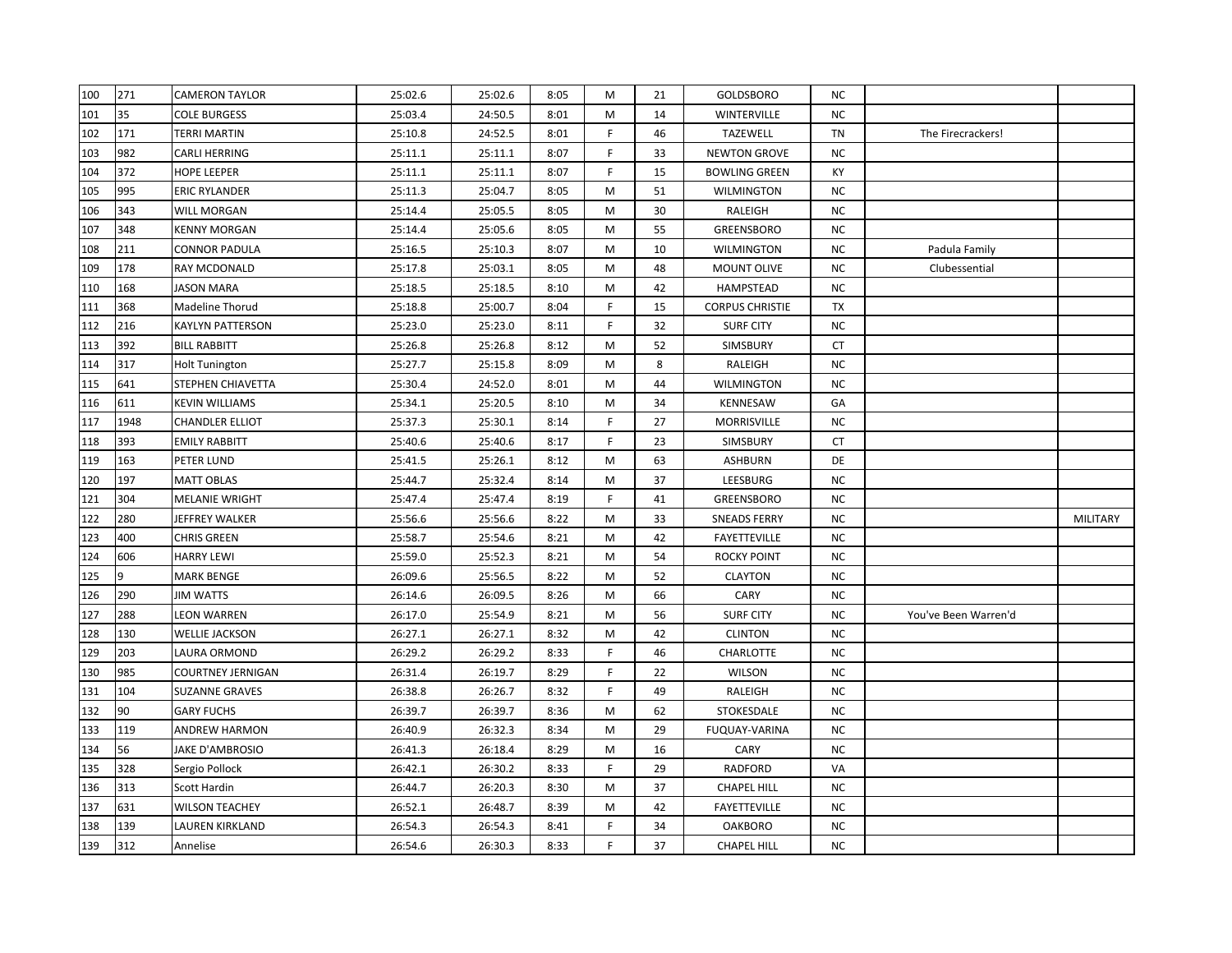| 140 | 297  | JONATHAN WILLIAMS       | 26:55.7 | 26:20.8 | 8:30 | M | 32 | <b>CLINTON</b>        | <b>NC</b> |                      |  |
|-----|------|-------------------------|---------|---------|------|---|----|-----------------------|-----------|----------------------|--|
| 141 | 311  | Hal Levi                | 26:58.4 | 26:54.4 | 8:41 | M | 68 | SILVER SPRING         | <b>MD</b> |                      |  |
| 142 | 225  | STEPHEN PHILLIPS        | 27:00.5 | 26:31.8 | 8:33 | M | 36 | <b>MOUNT HOLLY</b>    | <b>NC</b> |                      |  |
| 143 | 183  | <b>LINDSAY MONEY</b>    | 27:03.0 | 26:35.7 | 8:35 | F | 28 | <b>WILMINGTON</b>     | NC        |                      |  |
| 144 | 201  | <b>CAROLINE ORMOND</b>  | 27:04.3 | 27:04.3 | 8:44 | F | 14 | CHARLOTTE             | <b>NC</b> |                      |  |
| 145 | 1885 | <b>JACLYN RACICOT</b>   | 27:06.3 | 26:48.9 | 8:39 | F | 35 | <b>STERLING</b>       | VA        |                      |  |
| 146 | 128  | JENNIFER HUDSON         | 27:06.6 | 27:06.6 | 8:45 | F | 43 | <b>WASHINGTON NC</b>  | <b>NC</b> |                      |  |
| 147 | 94   | LOU GALLI               | 27:06.8 | 27:03.5 | 8:44 | M | 68 | <b>WILMINGTON</b>     | <b>NC</b> |                      |  |
| 148 | 275  | KATE THIEDA             | 27:08.2 | 26:42.1 | 8:37 | F | 38 | <b>DURHAM</b>         | <b>NC</b> |                      |  |
| 149 | 38   | ANGELA CANADY           | 27:09.4 | 27:09.4 | 8:45 | F | 34 | <b>HAMPSTEAD</b>      | <b>NC</b> | Port City Dental     |  |
| 150 | 395  | <b>ANDY MCVEY</b>       | 27:09.9 | 27:01.7 | 8:43 | M | 47 |                       | <b>NC</b> |                      |  |
| 151 | 150  | SAMANTHA LAMP           | 27:10.2 | 27:10.2 | 8:46 | E | 29 | N TOPSAIL BEACH       | <b>NC</b> | <b>Team Squirrel</b> |  |
| 152 | 238  | <b>ELIZABETH ROGERS</b> | 27:10.2 | 26:45.8 | 8:38 | F | 34 | <b>CLINTON</b>        | <b>NC</b> | CharleyWalker        |  |
| 153 | 55   | <b>JILLIAN DALY</b>     | 27:10.3 | 27:02.4 | 8:43 | F | 15 | <b>CHAPEL HILL</b>    | <b>NC</b> |                      |  |
| 154 | 296  | CHARLESANNA WILLIAMS    | 27:10.5 | 26:44.9 | 8:37 | F | 30 | <b>CLINTON</b>        | <b>NC</b> |                      |  |
| 155 | 371  | SHAW KUESTER            | 27:10.9 | 26:57.1 | 8:42 | M | 41 | CHARLOTTE             | <b>NC</b> |                      |  |
| 156 | 230  | MICHAEL RADESKY         | 27:14.6 | 27:10.1 | 8:46 | M | 60 | CHARLOTTE             | <b>NC</b> |                      |  |
| 157 | 998  | SAM SMITH               | 27:16.4 | 26:40.9 | 8:36 | M | 15 | <b>GOLDSBORO</b>      | <b>NC</b> |                      |  |
| 158 | 224  | <b>ROBBY PHILLIPS</b>   | 27:18.3 | 26:49.9 | 8:39 | M | 33 | <b>GOLDSBORO</b>      | <b>NC</b> |                      |  |
| 159 | 223  | JERRI-RAE PHILLIPS      | 27:21.5 | 26:54.3 | 8:41 | E | 34 | GOLDSBORO             | <b>NC</b> |                      |  |
| 160 | 314  | Craig Hardin            | 27:22.6 | 26:57.5 | 8:42 | M | 35 | APEX                  | <b>NC</b> |                      |  |
| 161 | 384  | <b>TODD BOUGUIN</b>     | 27:25.0 | 27:15.4 | 8:47 | M | 99 | APEX                  | <b>NC</b> |                      |  |
| 162 | 306  | <b>VIC YANCEY</b>       | 27:26.0 | 26:13.0 | 8:27 | M | 57 | RALEIGH               | <b>NC</b> |                      |  |
| 163 | 107  | <b>GABRIELLA GREEN</b>  | 27:33.9 | 27:23.9 | 8:50 | F | 18 | <b>JACKSONVILLE</b>   | <b>NC</b> |                      |  |
| 164 | 50   | SARA COOPER             | 27:37.0 | 27:37.0 | 8:55 | F | 45 | <b>SURF CITY</b>      | <b>NC</b> |                      |  |
| 165 | 293  | ZACK WHITE              | 27:37.6 | 27:10.7 | 8:46 | M | 30 | <b>ATLANTA</b>        | GA        |                      |  |
| 166 | 43   | MARGARET COLEMAN        | 27:43.4 | 27:30.4 | 8:52 | F | 20 | <b>CLINTON</b>        | <b>NC</b> | CharleyWalker        |  |
| 167 | 240  | <b>LESLEY ROSSATO</b>   | 27:44.5 | 27:36.7 | 8:54 | F | 34 | GREENSBORO            | <b>NC</b> |                      |  |
| 168 | 624  | <b>JT FUCIGNA</b>       | 27:47.2 | 27:23.3 | 8:50 | M | 56 | DARIEN                | CT        |                      |  |
| 169 | 633  | <b>COURTNEY CANOSA</b>  | 27:50.6 | 27:11.1 | 8:46 | F | 24 | CARY                  | <b>NC</b> |                      |  |
| 170 | 278  | <b>CLARK WADLOW</b>     | 28:04.4 | 28:04.4 | 9:03 | M | 68 | HAMPSTEAD             | <b>NC</b> |                      |  |
| 171 | 999  | <b>HALEY NEAL</b>       | 28:06.2 | 28:00.4 | 9:02 | F | 15 | <b>SUFFOLK</b>        | VA        |                      |  |
| 172 | 287  | LAUREN WARREN           | 28:07.2 | 27:48.3 | 8:58 | F | 29 | <b>NEW HAVEN</b>      | <b>CT</b> | You've Been Warren'd |  |
| 173 | 190  | DAVID MORGAN            | 28:13.0 | 28:13.0 | 9:06 | M | 70 | <b>STONE MOUNTAIN</b> | GA        |                      |  |
| 174 | 322  | Will Herring            | 28:15.0 | 27:46.6 | 8:57 | M | 27 | RALEIGH               | <b>NC</b> |                      |  |
| 175 | 997  | <b>PARKER SMITH</b>     | 28:17.7 | 27:41.8 | 8:56 | M | 17 | <b>GOLDSBORO</b>      | <b>NC</b> |                      |  |
| 176 | 42   | CATHERINE COLEMAN       | 28:18.7 | 28:18.7 | 9:08 | F | 23 | <b>CLINTON</b>        | <b>NC</b> | CharleyWalker        |  |
| 177 | 265  | <b>TINA STANCILL</b>    | 28:20.7 | 28:12.0 | 9:06 | F | 56 | WILMINGTON            | <b>NC</b> |                      |  |
| 178 | 299  | <b>TERRY WILLIAMS</b>   | 28:22.5 | 27:53.1 | 8:59 | M | 51 | <b>OAKTON</b>         | VA        | Camp Hayward         |  |
| 179 | 361  | JAMES MERRITT           | 28:22.9 | 27:51.1 | 8:59 | M | 31 | <b>CHAPEL HILL</b>    | <b>NC</b> |                      |  |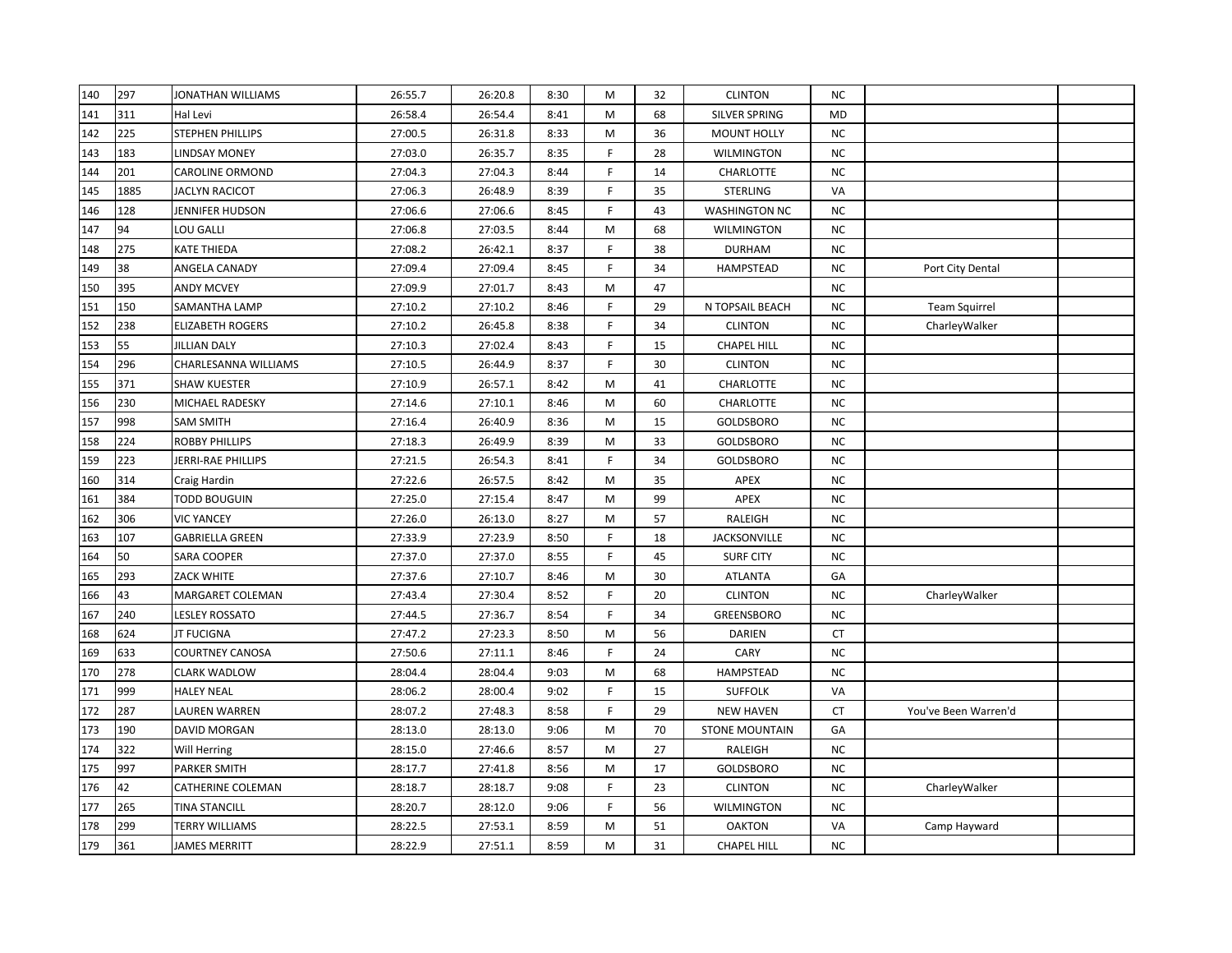| 180 | 162  | CAT LONG                 | 28:25.8 | 27:32.9 | 8:53 | F. | 45 | <b>CHARLOTTE</b>     | NC.       |                      |                 |
|-----|------|--------------------------|---------|---------|------|----|----|----------------------|-----------|----------------------|-----------------|
| 181 | 609  | <b>ANDREW HOOKS</b>      | 28:33.9 | 28:14.7 | 9:06 | M  | 12 | <b>GASTONIA</b>      | <b>NC</b> |                      |                 |
| 182 | 167  | MELISSA MANDELL          | 28:35.3 | 28:35.3 | 9:13 | F. | 43 | <b>WILMINGTON</b>    | NC        |                      |                 |
| 183 | 142  | ANA KUKOWSKI             | 28:37.5 | 28:37.5 | 9:14 | F  | 32 | <b>HOLLY RIDGE</b>   | NC        |                      |                 |
| 184 | 341  | <b>NEIL ROSENTHAL</b>    | 28:38.5 | 28:38.5 | 9:14 | M  | 45 | KNIGHTDALE           | NC        |                      |                 |
| 185 | 91   | ANGELA GALL              | 28:39.8 | 28:19.5 | 9:08 | F  | 33 | PALM BAY             | FL.       |                      |                 |
| 186 | 108  | CHAD GRIFFIN             | 28:55.5 | 28:55.5 | 9:20 | М  | 43 | RALEIGH              | NC.       |                      |                 |
| 187 | 157  | MARK LEGRAND             | 28:55.8 | 28:31.8 | 9:12 | M  | 54 | <b>BELMONT</b>       | NC.       |                      |                 |
| 188 |      | JOE BELL                 | 29:00.8 | 28:45.6 | 9:16 | М  | 63 | <b>CLINTON</b>       | NC.       |                      |                 |
| 189 | 1846 | <b>COLE PHILLIPS</b>     | 29:04.7 | 28:35.2 | 9:13 | М  | 28 | KENANSVILLE          | <b>NC</b> |                      |                 |
| 190 | 363  | LAUREN RIDEOUT           | 29:05.7 | 29:05.7 | 9:23 | F  | 21 | <b>FAYETTEVILLE</b>  | <b>NC</b> |                      |                 |
| 191 | 364  | LINDSAY SARFF            | 29:05.9 | 29:05.9 | 9:23 | F  | 26 | FAYETTEVILLE         | <b>NC</b> |                      |                 |
| 192 | 268  | <b>CARYN SUTTON</b>      | 29:09.2 | 29:09.2 | 9:24 | F  | 36 | HAMPSTEAD            | <b>NC</b> |                      |                 |
| 193 | 632  | JOHNATHAN RAPER          | 29:16.2 | 29:16.2 | 9:26 | M  | 31 | <b>LYCHBURG</b>      | VA        |                      |                 |
| 194 | 89   | MICHELLE FRANKEL         | 29:17.2 | 29:17.2 | 9:27 | F  | 42 | <b>STAFFORD</b>      | DE        |                      |                 |
| 195 | 63   | <b>KEVIN DAWSON</b>      | 29:21.3 | 29:21.3 | 9:28 | Μ  | 36 | VANSANT              | TN        |                      |                 |
| 196 | 88   | <b>BRODIE FRANKEL</b>    | 29:21.8 | 29:21.8 | 9:28 | F. | 25 | <b>STAFFORD</b>      | DE        |                      |                 |
| 197 | 125  | HEATHER HOLT             | 29:26.5 | 29:11.7 | 9:25 | F. | 43 | N TOPSAIL            | NC        |                      |                 |
| 198 | 628  | ANN FUCIGNA              | 29:27.5 | 29:04.1 | 9:23 | F. | 23 | CHARLOTTE            | AL        |                      |                 |
| 199 | 116  | <b>MEGAN HARDESTY</b>    | 29:27.6 | 29:04.2 | 9:23 | F  | 11 | <b>ATLANTA</b>       | GA        |                      |                 |
| 200 | 285  | <b>JOSH WARREN</b>       | 29:28.2 | 29:09.3 | 9:24 | M  | 31 | <b>NEW HAVEN</b>     | CT        | You've Been Warren'd |                 |
| 201 | 318  | Austin                   | 29:29.3 | 29:18.6 | 9:27 | Μ  | 9  | RALEIGH              | NC        |                      |                 |
| 202 | 638  | RYAN LAMBERT             | 29:32.0 | 29:19.9 | 9:27 | F  | 8  |                      | NC        |                      |                 |
| 203 | 23   | MIKAYLA BRASWELL         | 29:34.2 | 29:34.2 | 9:32 | F  | 22 | <b>FAISON</b>        | NC.       |                      |                 |
| 204 | 260  | KIM SNYDER               | 29:38.1 | 29:38.1 | 9:34 | F. | 49 | <b>SURF CITY</b>     | NC.       |                      |                 |
| 205 | 319  | <b>Brad Tunington</b>    | 29:38.3 | 29:26.4 | 9:30 | М  |    |                      |           |                      |                 |
| 206 | 352  | JON SIEMON               |         |         |      |    | 44 | RALEIGH              | NC        |                      |                 |
| 207 |      |                          | 29:40.4 | 28:51.1 | 9:18 | М  | 12 | SPICEWOOD            | TX        |                      |                 |
| 208 | 619  | <b>BRENT WOOD</b>        | 29:43.3 | 29:35.3 | 9:33 | М  | 52 | CARY                 | <b>NC</b> |                      |                 |
|     | 279  | NICK WAKEMAN             | 29:52.2 | 29:52.2 | 9:38 | Μ  | 51 | ALEXANDRIA           | DE        |                      |                 |
| 209 | 385  | KRISTY IRISH-BECKER      | 29:52.7 | 29:36.7 | 9:33 | F  | 42 | <b>WILMINGTON</b>    | NC        |                      |                 |
| 210 | 186  | <b>CHRISTOPHER MOORE</b> | 29:56.1 | 29:12.8 | 9:25 | Μ  | 47 | <b>CASTLE HAYNE</b>  | NC.       |                      |                 |
| 211 | 127  | <b>JESSIE HOWINGTON</b>  | 29:58.2 | 29:58.2 | 9:40 | F  | 29 | <b>TOPSAIL BEACH</b> | NC        |                      |                 |
| 212 | 614  | RICKY STOUT              | 30:00.9 | 29:37.7 | 9:33 | м  | 53 | <b>GOLDSTON</b>      | NC        |                      |                 |
| 213 | 121  | <b>REX HEPPE</b>         | 30:05.0 | 30:00.3 | 9:41 | М  | 12 | <b>CASTLE HAYNE</b>  | NC.       |                      |                 |
| 214 | 143  | CHRISTINA KURTH          | 30:05.9 | 30:05.9 | 9:42 | F  | 23 | <b>SNEADS FERRY</b>  | NC.       |                      |                 |
| 215 | 146  | <b>STEVEN KURTH</b>      | 30:05.9 | 29:50.0 | 9:37 | М  | 23 | <b>SNEADS FERRY</b>  | NC        |                      | <b>MILITARY</b> |
| 216 | 198  | <b>MELISSA OLSON</b>     | 30:08.2 | 30:08.2 | 9:43 | F  | 42 | <b>WATHA</b>         | NC        |                      |                 |
| 217 | 344  | JANIE MORGAN             | 30:08.9 | 30:08.9 | 9:43 | M  | 30 | RALEIGH              | ΝC        |                      |                 |
| 218 | 391  | <b>BORRON GANTT</b>      | 30:09.5 | 29:18.9 | 9:27 | М  | 17 | GREENVILLE           | SC        |                      |                 |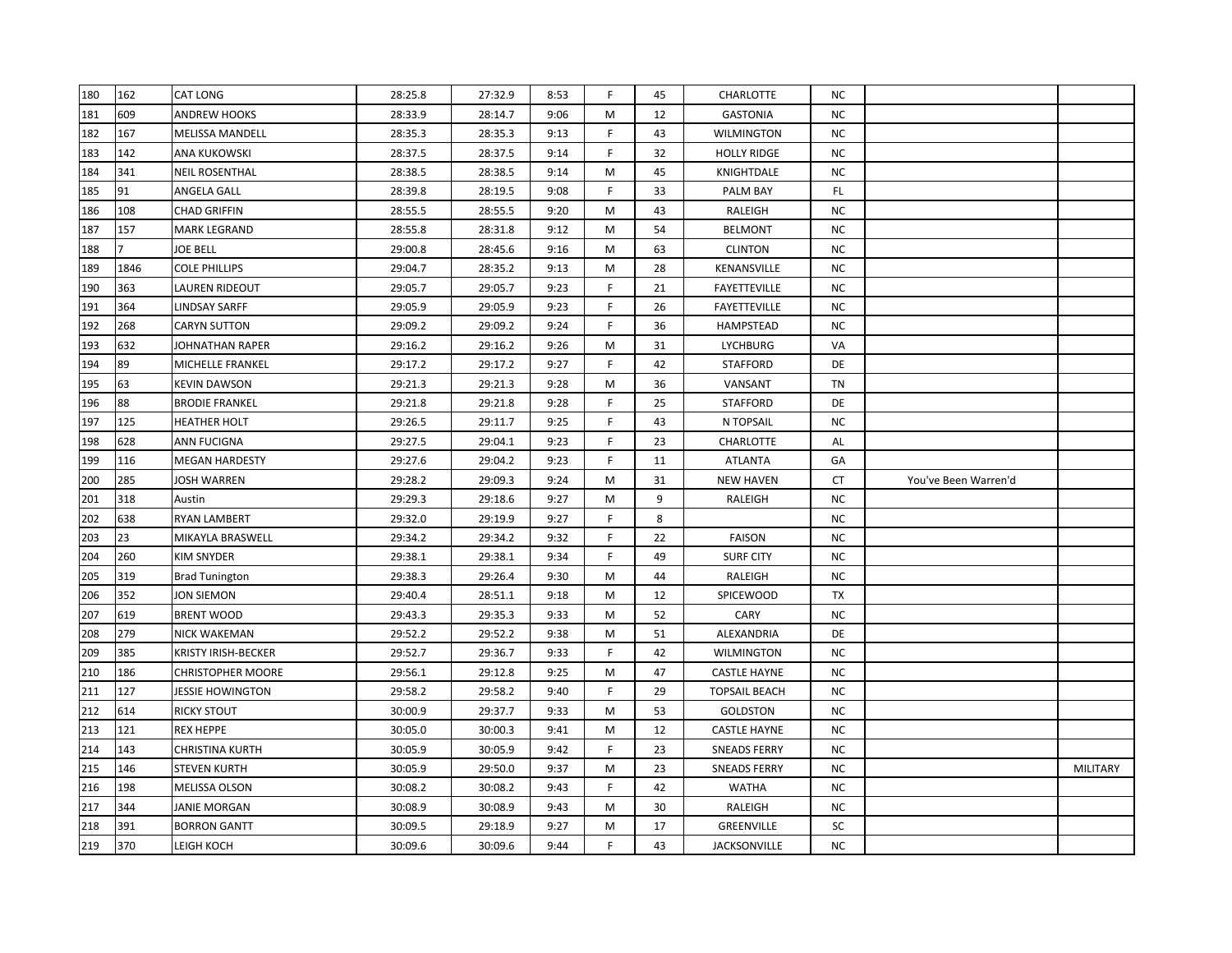| 220 | 360  | <b>JENNIFER HAIGWOOD</b> | 30:13.0 | 29:40.8 | 9:34  | F.          | 33 | MORRISVILLE              | NC.       |                   |                 |
|-----|------|--------------------------|---------|---------|-------|-------------|----|--------------------------|-----------|-------------------|-----------------|
| 221 | 81   | <b>GRAEME FERGUSON</b>   | 30:15.8 | 30:07.3 | 9:43  | M           | 10 | GOLDEN                   | CO        | THE FERGUSON CLAN |                 |
| 222 | 82   | <b>KIRSTEN FERGUSON</b>  | 30:16.4 | 29:43.9 | 9:35  | F           | 40 | GOLDEN                   | CO        | THE FERGUSON CLAN |                 |
| 223 | 36   | <b>TAYLOR BURGESS</b>    | 30:18.3 | 30:01.9 | 9:41  | F           | 17 | WINTERVILLE              | <b>NC</b> |                   |                 |
| 224 | 69   | MICHAEL DEAN             | 30:18.8 | 30:01.7 | 9:41  | M           | 34 | ALEXANDRIA               | VA        |                   |                 |
| 225 | 66   | <b>JACKIE DEAN</b>       | 30:19.1 | 30:01.8 | 9:41  | F           | 27 | ALEXANDRIA               | VA        |                   |                 |
| 226 | 394  | <b>JERIC MARTIN</b>      | 30:27.1 | 30:27.1 | 9:49  | M           | 28 | JACKSONVILLE             | <b>NC</b> |                   | <b>MILITARY</b> |
| 227 | 262  | <b>DONNA ST PIERRE</b>   | 30:27.7 | 29:48.4 | 9:37  | F           | 37 | <b>CLINTON</b>           | <b>NC</b> |                   |                 |
| 228 | 345  | ELIZABETH MORGAN         | 30:29.9 | 30:20.2 | 9:47  | F.          | 28 | <b>BOSTON</b>            | MA        |                   |                 |
| 229 | 366  | <b>HADEN BOLIEK</b>      | 30:38.4 | 30:08.0 | 9:43  | F.          | 46 | <b>FAYETTEVILLE</b>      | NC.       |                   |                 |
| 230 | 165  | <b>MICHAEL LYONS</b>     | 30:40.1 | 30:21.1 | 9:47  | M           | 32 | <b>CINCINNATI</b>        | OH        | Lyonses           |                 |
| 231 | 164  | <b>CLARISA LYONS</b>     | 30:40.2 | 30:21.4 | 9:47  | F           | 20 | <b>CINCINNATI</b>        | OH        | Lyonses           |                 |
| 232 | 79   | <b>DAVID FERGUSON</b>    | 30:54.8 | 30:32.1 | 9:51  | M           | 39 | GOLDEN                   | CO        | THE FERGUSON CLAN |                 |
| 233 | 283  | JOSHUA WARE              | 30:55.7 | 30:55.7 | 9:58  | M           | 28 | RALEIGH                  | <b>NC</b> |                   |                 |
| 234 | 126  | <b>DAWN HORNE</b>        | 30:56.5 | 30:56.5 | 9:59  | F           | 54 | STEDMAN                  | <b>NC</b> |                   |                 |
| 235 | 236  | <b>JEN RICKS</b>         | 30:56.6 | 30:22.4 | 9:48  | F           | 25 | MORRISVILLE              | NC.       |                   |                 |
| 236 | 204  | LAURA-ELIZABETH ORMOND   | 31:01.0 | 31:01.0 | 10:00 | F.          | 18 | CHARLOTTE                | <b>NC</b> |                   |                 |
| 237 | 386  | NICOLE RAMSER            | 31:02.6 | 30:59.6 | 9:59  | F           | 24 | <b>HOLLY RIDGE</b>       | <b>NC</b> |                   |                 |
| 238 | 308  | <b>KEVIN YOW</b>         | 31:07.3 | 31:07.3 | 10:02 | M           | 49 | HAMPSTEAD                | <b>NC</b> | Roman Trophies    |                 |
| 239 | 381  | <b>MARK SOLOMON</b>      | 31:08.7 | 30:28.5 | 9:50  | М           | 45 | <b>SURF CITY</b>         | NC.       |                   |                 |
| 240 | 604  | PAT MARZOLF              | 31:11.7 | 31:11.7 | 10:04 | M           | 56 | <b>ARLINGTON HEIGHTS</b> | IL.       |                   |                 |
| 241 | 1929 | <b>CLAIRE MARZOLF</b>    | 31:11.8 | 30:37.5 | 9:53  | F           | 17 | <b>ARLINGTON HEIGHTS</b> | IL.       |                   |                 |
| 242 | 249  | JENNIFER SCHONBERGER     | 31:12.7 | 30:59.7 | 9:59  | F           | 39 | <b>STAFFORD</b>          | DE        |                   |                 |
| 243 | 227  | <b>DANIELLE PLATH</b>    | 31:16.4 | 31:16.4 | 10:05 | F           | 23 | <b>STAFFORD</b>          | VA        |                   |                 |
| 244 | 226  | <b>ANTHONY PLATH</b>     | 31:16.6 | 31:03.1 | 10:01 | M           | 27 | <b>STAFFORD</b>          | VA        |                   |                 |
| 245 | 320  | Walter Zabicki           | 31:17.2 | 30:47.9 | 9:56  | M           | 57 | <b>HOLLY RIDGE</b>       | <b>NC</b> |                   |                 |
| 246 | 53   | <b>VICTORIA DABNEY</b>   | 31:19.0 | 31:19.0 | 10:06 | F           | 20 | <b>WILMINGTON</b>        | <b>NC</b> |                   |                 |
| 247 | 100  | <b>JIM GIBBONS</b>       | 31:22.5 | 30:56.2 | 9:59  | M           | 47 | RALEIGH                  | <b>NC</b> |                   |                 |
| 248 | 388  | <b>BRINKLEY GANTT</b>    | 31:30.8 | 30:39.3 | 9:53  | F           | 19 | GREENVILLE               | SC        |                   |                 |
| 249 | 188  | <b>PATRICK MOORE</b>     | 31:31.8 | 30:49.6 | 9:56  | M           | 29 | HAMPSTEAD                | <b>NC</b> | Port City Dental  |                 |
| 250 | 629  | <b>BRAD MATTHEWS</b>     | 31:35.8 | 31:35.8 | 10:11 | M           | 29 | <b>HOLLY RIDGE</b>       | ΝC        |                   |                 |
| 251 | 380  | TRUDY SOLOMON            | 31:38.4 | 30:59.0 | 9:59  | $\mathsf F$ | 44 | <b>SURF CITY</b>         | NC.       |                   |                 |
| 252 | 136  | <b>DAYTON KIGER</b>      | 31:41.5 | 31:41.5 | 10:13 | M           | 42 | APEX                     | <b>NC</b> |                   |                 |
| 253 | 986  | <b>BARBARA KORNEGAY</b>  | 31:43.5 | 31:27.7 | 10:09 | F           | 37 | <b>WILMINGTON</b>        | ΝC        |                   |                 |
| 254 | 26   | <b>SHARON BRIGHAM</b>    | 31:47.1 | 31:13.0 | 10:04 | F           | 57 | LENOX                    | MA        |                   |                 |
| 255 | 138  | <b>FREDDIE KING</b>      | 31:49.7 | 31:49.7 | 10:16 | F.          | 62 | <b>TOPSAIL BEACH</b>     | <b>NC</b> |                   |                 |
| 256 | 74   | <b>MINDY DUNLAP</b>      | 31:51.3 | 31:40.9 | 10:13 | F           | 29 | <b>HOLLY RIDGE</b>       | NC.       |                   |                 |
| 257 | 612  | <b>FRANK HOBART</b>      | 31:56.0 | 31:46.7 | 10:15 | M           | 52 | <b>WILMINGTON</b>        | <b>NC</b> |                   |                 |
| 258 | 356  | ZELDA THAYER-HANSEN      | 32:00.8 | 31:27.9 | 10:09 | F           | 12 | <b>CLEVELAND HEIGHTS</b> | OH        |                   |                 |
| 259 | 321  | David Hansen             | 32:00.8 | 31:27.7 | 10:09 | M           | 46 | <b>CLEVELAND HEIGHTS</b> | OH        |                   |                 |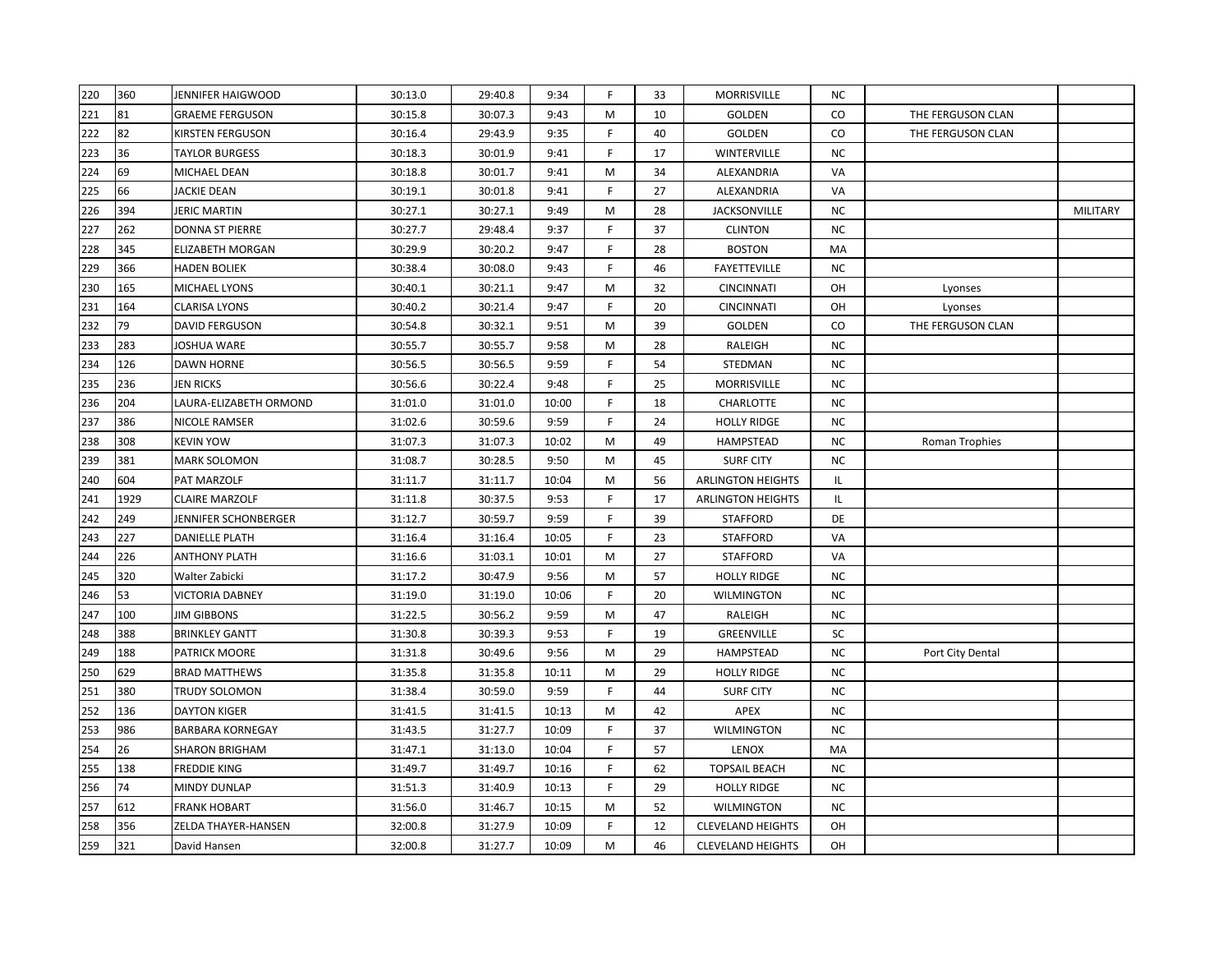| 260 | 141 | <b>TIFFANY KUCHTA</b>   | 32:01.0 | 31:26.4 | 10:08 | F.           | 33             | MANORVILLE           | PA        |                          |                 |
|-----|-----|-------------------------|---------|---------|-------|--------------|----------------|----------------------|-----------|--------------------------|-----------------|
| 261 | 992 | KATHY CURTIS            | 32:15.1 | 31:59.6 | 10:19 | F            | 57             | GARNER               | NC        |                          |                 |
| 262 | 993 | CAMRY TEMPLETON         | 32:16.4 | 32:16.4 | 10:25 | F            | 25             | <b>SHEADS FERRY</b>  | <b>NC</b> |                          |                 |
| 263 | 218 | <b>MIKE PENICK</b>      | 32:26.7 | 32:11.5 | 10:23 | M            | 61             | RALEIGH              | <b>NC</b> |                          |                 |
| 264 | 350 | <b>DAVID STEVICK</b>    | 32:28.4 | 32:28.4 | 10:28 | Μ            | 54             | <b>NEW BERN</b>      | <b>NC</b> |                          |                 |
| 265 | 20  | <b>SONG BOUCREE</b>     | 32:39.0 | 32:39.0 | 10:32 | F            | 30             | <b>WILMINGTON</b>    | <b>NC</b> | Port City Dental         |                 |
| 266 | 263 | Anna Woody              | 32:44.6 | 32:05.1 | 10:21 | F            | 22             | <b>CLINTON</b>       | <b>NC</b> |                          |                 |
| 267 | 187 | LYNN MOORE              | 32:45.5 | 32:45.5 | 10:34 | F            | 48             | CHARLOTTE            | <b>NC</b> |                          |                 |
| 268 | 114 | SHERRY HAMILTON         | 32:53.7 | 32:30.0 | 10:29 | F            | 57             | <b>SURF CITY</b>     | NC        |                          | <b>MILITARY</b> |
| 269 | 161 | <b>VICKY LINDTL</b>     | 33:00.1 | 33:00.1 | 10:39 | F            | 20             | <b>OAKTON</b>        | VA        | Camp Hayward             |                 |
| 270 | 622 | <b>CALVIN ALLSBROOK</b> | 33:03.5 | 32:31.4 | 10:29 | М            | 10             | WAYNESVILLE          | <b>NC</b> |                          |                 |
| 271 | 984 | TORIE WOODELL           | 33:04.4 | 32:53.5 | 10:36 | F            | 22             | <b>WILSON</b>        | NC.       |                          |                 |
| 272 | 5.  | <b>BRITANI BECHER</b>   | 33:05.1 | 32:29.1 | 10:29 | F            | 30             | WALLACE              | <b>NC</b> |                          |                 |
| 273 | 6   | <b>KYLE BECHER</b>      | 33:05.2 | 33:05.2 | 10:40 | Μ            | 33             | WALLACE              | NC.       |                          |                 |
| 274 | 250 | <b>KRISTIN SCHWADER</b> | 33:06.9 | 32:56.5 | 10:37 | F            | 28             | <b>HOLLY RIDGE</b>   | <b>NC</b> |                          |                 |
| 275 | 32  | <b>DONALD BULL</b>      | 33:09.4 | 31:27.3 | 10:09 | Μ            | 49             | <b>JACKSONVILLE</b>  | NC.       |                          |                 |
| 276 | 367 | Mary-Clare Farrell      | 33:10.0 | 32:51.8 | 10:36 | F            | 15             | HAMPSTEAD            | NC        |                          |                 |
| 277 | 351 | <b>WILLIAM SIEMON</b>   | 33:13.7 | 32:24.1 | 10:27 | М            | 9              | SPICEWOOD            | <b>TX</b> |                          |                 |
| 278 | 353 | JOHN SIEMON             | 33:14.0 | 32:23.6 | 10:27 | М            | 43             | SPICEWOOD            | TX        |                          |                 |
| 279 | 239 | <b>RICHARD ROGERS</b>   | 33:16.2 | 32:30.4 | 10:29 | M            | 36             | <b>CLINTON</b>       | <b>NC</b> | CharleyWalker            |                 |
| 280 | 103 | <b>LOYD GRAVES</b>      | 33:20.7 | 33:07.7 | 10:41 | M            | 52             | RALEIGH              | <b>NC</b> |                          |                 |
| 281 | 152 | <b>RYAN LAURIE</b>      | 33:39.8 | 33:18.3 | 10:45 | F            | 39             | JACKSONVILLE         | NC        |                          |                 |
| 282 | 251 | <b>JULIA SHERRON</b>    | 33:44.5 | 33:00.4 | 10:39 | F            | 59             |                      |           |                          |                 |
| 283 | 298 | STEPHANIE WILLIAMS      | 33:50.2 | 33:35.9 | 10:50 | F            | 29             | <b>HAMPSTEAD</b>     | NC.       |                          |                 |
| 284 | 257 | SAMUEL SMALL            | 33:50.6 | 33:36.2 | 10:50 | М            | 63             | CHAMBERSBURG         | PA        |                          |                 |
| 285 | 37  | <b>ELIZABETH BUTRIM</b> | 33:52.3 | 33:52.3 | 10:55 | F            | 50             | <b>BURGAW</b>        | NC.       |                          |                 |
| 286 | 636 | <b>NATALIE ALEXON</b>   | 34:05.0 | 34:05.0 | 10:59 | F            | 36             | <b>NEWARK</b>        | DE        |                          |                 |
| 287 | 309 | <b>GENE ZIEMBA</b>      | 34:05.4 | 33:11.1 | 10:42 | M            | 33             | <b>HOLLY RIDGE</b>   | <b>NC</b> |                          | MILITARY        |
| 288 | 191 | <b>BARBARA MORROW</b>   | 34:07.1 | 34:07.1 | 11:00 | $\mathsf{F}$ | 54             | <b>SURF CITY</b>     | <b>NC</b> |                          |                 |
| 289 | 270 | <b>RONNIE TATE</b>      | 34:09.0 | 33:49.9 | 10:55 | M            | 54             | REIDSVILLE           | <b>NC</b> |                          |                 |
| 290 | 173 | <b>AIMEE MARTINI</b>    | 34:18.2 | 34:18.2 | 11:04 | F            | 36             | <b>HOLLY SPRINGS</b> | NC.       |                          |                 |
| 291 | 120 | <b>MIKE HARRINGTON</b>  | 34:18.4 | 33:40.7 | 10:52 | М            | 34             | SOUTHERN SHORES      | NC.       |                          |                 |
| 292 | 327 | Julia Pollock           | 34:20.2 | 34:07.7 | 11:00 | F.           | 63             | <b>TOPSAIL BEACH</b> | <b>NC</b> |                          |                 |
| 293 | 40  | <b>DUANE CHAMPLIN</b>   | 34:23.7 | 34:23.7 | 11:05 | M            | 56             | <b>TOPSAIL BEACH</b> | <b>NC</b> |                          |                 |
| 294 | 330 | Jeff Ward               | 34:28.6 | 33:41.4 | 10:52 | M            | 41             | <b>WILMINGTON</b>    | <b>NC</b> |                          |                 |
| 295 | 248 | <b>JILL SCHMIDT</b>     | 34:29.1 | 33:39.7 | 10:51 | F            | 21             | APEX                 | <b>NC</b> | O Schmidt It's the Lambs |                 |
| 296 | 147 | HANNAH LAMB             | 34:29.5 | 33:40.6 | 10:52 | F            | 21             | APEX                 | <b>NC</b> | O Schmidt It's the Lambs |                 |
| 297 | 64  | MELISSA DEAL            | 34:34.7 | 34:34.7 | 11:09 | F            | 29             | <b>WILMINGTON</b>    | NC.       |                          |                 |
| 298 | 195 | <b>CALEB OBLAS</b>      | 34:36.2 | 34:24.4 | 11:06 | М            | $\overline{7}$ | LEESBURG             | NC        |                          |                 |
| 299 | 196 | JEN OBLAS               | 34:36.6 | 34:24.8 | 11:06 | F            | 36             | LEESBURG             | <b>NC</b> |                          |                 |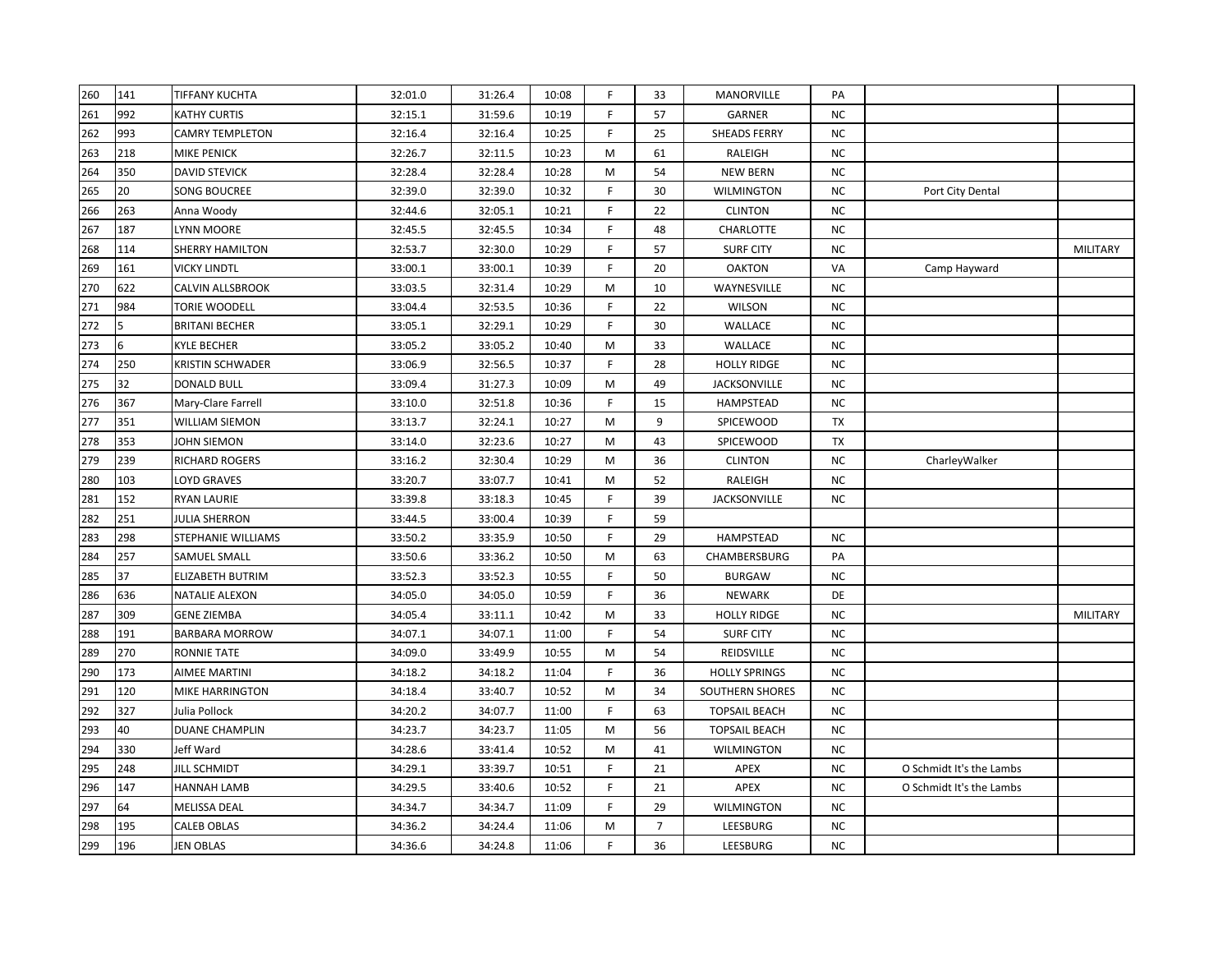| 300 | 613  | <b>KATIE HODGES</b>       | 35:20.8 | 35:20.8 | 11:24 | F.          | 30 | <b>ATLANTA</b>       | GA        |                                 |                 |
|-----|------|---------------------------|---------|---------|-------|-------------|----|----------------------|-----------|---------------------------------|-----------------|
| 301 | 12   | JESSICA BLACKBURN         | 35:27.0 | 34:50.1 | 11:14 | F           | 49 | HAMPSTEAD            | <b>NC</b> |                                 |                 |
| 302 | 208  | ELETHIA OSBORN            | 35:27.2 | 34:49.9 | 11:14 | F           | 34 | <b>SURF CITY</b>     | <b>NC</b> |                                 |                 |
| 303 | 17   | <b>JASON BOGER</b>        | 35:30.2 | 34:43.4 | 11:12 | M           | 37 | <b>TOPSAIL BEACH</b> | <b>NC</b> |                                 |                 |
| 304 | 307  | <b>JILL YOW</b>           | 35:35.7 | 35:35.7 | 11:29 | F           | 53 | HAMPSTEAD            | <b>NC</b> | Roman Trophies                  |                 |
| 305 | 274  | <b>DANIEL TEISLER</b>     | 35:40.3 | 35:20.2 | 11:24 | M           | 58 | <b>DOYLESTOWN</b>    | PA        | Teisler/McFadDEn                |                 |
| 306 | 18   | <b>LAUREN BOGER</b>       | 35:40.9 | 34:55.7 | 11:16 | F           | 30 | <b>TOPSAIL BEACH</b> | <b>NC</b> |                                 |                 |
| 307 | 338  | JEFF GOLLER               | 35:51.9 | 35:25.3 | 11:25 | M           | 45 | <b>TOPSAIL BEACH</b> | NC.       |                                 |                 |
| 308 | 608  | TONY HANNIG               | 35:52.0 | 35:12.6 | 11:21 | M           | 51 | GREENSBORO           | NC.       |                                 |                 |
| 309 | 339  | <b>SLADE GOLLER</b>       | 35:52.2 | 35:23.5 | 11:25 | M           | 9  | RALEIGH              | <b>NC</b> |                                 |                 |
| 310 | 1000 | <b>BECKY FILER</b>        | 35:58.9 | 35:20.7 | 11:24 | F           | 41 | HAMPSTEAD            | <b>NC</b> |                                 |                 |
| 311 | 99   | <b>WILLIAM GASKINS</b>    | 36:00.0 | 35:43.4 | 11:31 | M           | 12 | SMITHFIELD           | <b>NC</b> |                                 |                 |
| 312 | 185  | <b>CHRISTOPHER MOORE</b>  | 36:07.3 | 36:07.3 | 11:39 | M           | 47 | CHARLOTTE            | NC.       |                                 |                 |
| 313 | 78   | MICHAEL FECHER            | 36:12.1 | 35:51.1 | 11:34 | M           | 47 | <b>CINCINNATI</b>    | OH        |                                 |                 |
| 314 | 292  | ALEXANDRIA WELLER         | 36:24.1 | 36:03.4 | 11:38 | F           | 24 | HUNTERSVILLE         | NC.       |                                 |                 |
| 315 | 219  | ANNETTE PEROT             | 36:25.4 | 35:58.5 | 11:36 | F           | 50 | <b>DURHAM</b>        | NC.       |                                 |                 |
| 316 | 237  | <b>BRITTANY ROBERTS</b>   | 36:28.3 | 36:17.7 | 11:42 | $\mathsf F$ | 29 | <b>HOLLY RIDGE</b>   | <b>NC</b> |                                 |                 |
| 317 | 97   | JONATHAN GASKINS          | 36:31.9 | 36:31.9 | 11:47 | M           | 49 | SMITHFIELD           | <b>NC</b> |                                 |                 |
| 318 | 349  | <b>JOY MORGAN</b>         | 36:33.1 | 35:40.3 | 11:30 | F           | 55 | GREENSBORO           | <b>NC</b> |                                 |                 |
| 319 | 96   | JENNIFER GASKINS          | 36:33.6 | 36:33.6 | 11:47 | F           | 43 | SMITHFIELD           | <b>NC</b> | <b>Patriotic Peeps</b>          |                 |
| 320 | 222  | <b>CHRISTINA PHILLIPS</b> | 36:47.3 | 36:07.4 | 11:39 | F           | 37 | <b>MOUNT HOLLY</b>   | <b>NC</b> |                                 |                 |
| 321 | 1882 | <b>MELISSA SAUNDERS</b>   | 36:50.4 | 36:31.4 | 11:47 | F           | 56 | <b>NEWPORT NEWS</b>  | VA        |                                 |                 |
| 322 | 620  | MARY WOOD                 | 36:52.8 | 36:52.8 | 11:54 | F           | 50 | CARY                 | NC.       |                                 |                 |
| 323 | 215  | <b>KEVIN PARRISH</b>      | 36:56.5 | 36:26.5 | 11:45 | M           | 43 | HUNTERSVILLE         | <b>NC</b> |                                 |                 |
| 324 | 51   | <b>WENDY CORBITT</b>      | 37:05.5 | 36:35.7 | 11:48 | E           | 41 | ROLESVILLE           | <b>NC</b> |                                 |                 |
| 325 | 267  | <b>MONICA STANZIONE</b>   | 37:22.5 | 37:22.5 | 12:03 | F           | 27 | <b>SNEADS FERRY</b>  | <b>NC</b> | Four Score & Seven Blisters Ago | MILITARY        |
| 326 | 132  | <b>BRADLEY JOHNSON</b>    | 37:22.6 | 36:17.8 | 11:42 | M           | 28 | <b>SNEADS FERRY</b>  | <b>NC</b> | Four Score & Seven Blisters Ago | MILITARY        |
| 327 | 134  | TIFFANY JOHNSON           | 37:23.5 | 36:19.3 | 11:43 | $\mathsf F$ | 28 | <b>SNEADS FERRY</b>  | <b>NC</b> | Four Score & Seven Blisters Ago | MILITARY        |
| 328 | 232  | <b>RONALD RAMSEY</b>      | 37:23.5 | 36:21.9 | 11:44 | M           | 29 | <b>SNEADS FERRY</b>  | <b>NC</b> | Four Score & Seven Blisters Ago | <b>MILITARY</b> |
| 329 | 231  | <b>HEATHER RAMSEY</b>     | 37:23.7 | 36:21.2 | 11:44 | F           | 28 | <b>SNEADS FERRY</b>  | <b>NC</b> | Four Score & Seven Blisters Ago |                 |
| 330 | 355  | JEFF FUTCH                | 37:36.3 | 37:00.8 | 11:56 | М           | 50 | RALEIGH              | NC.       |                                 |                 |
| 331 | 176  | <b>MARY MATYAS</b>        | 37:39.9 | 37:13.6 | 12:00 | F           | 48 | <b>GLASTONBURY</b>   | CT        |                                 |                 |
| 332 | 177  | STEPHEN MATYAS            | 37:40.7 | 37:11.9 | 11:59 | M           | 20 | <b>GLASTONBURY</b>   | CT        |                                 |                 |
| 333 | 376  | <b>NICOLE KEIM</b>        | 37:40.8 | 37:08.3 | 11:59 | F           | 11 | RALEIGH              | <b>NC</b> |                                 |                 |
| 334 | 175  | <b>DAN MATYAS</b>         | 37:41.8 | 37:14.6 | 12:01 | M           | 49 | <b>GLASTONBURY</b>   | CT        |                                 |                 |
| 335 | 113  | <b>APRIL HAMILTON</b>     | 37:42.4 | 37:42.4 | 12:10 | F           | 34 | WILMINGTON           | NC.       | Port City Dental                |                 |
| 336 | 115  | TRISTAN HAMILTON          | 37:43.2 | 37:00.4 | 11:56 | F           | 36 |                      |           | Port City Dental                |                 |
| 337 | 86   | <b>COLLEEN FERLAND</b>    | 37:47.7 | 37:16.4 | 12:01 | F           | 55 | CARY                 | NC.       |                                 |                 |
| 338 | 95   | <b>BANKS GASKINS</b>      | 38:04.1 | 37:50.0 | 12:12 | M           | 9  | SMITHFIELD           | <b>NC</b> |                                 |                 |
| 339 | 315  | <b>Heather Hoven</b>      | 38:06.5 | 37:49.7 | 12:12 | F           | 38 | <b>BESSEMER CITY</b> | <b>NC</b> |                                 |                 |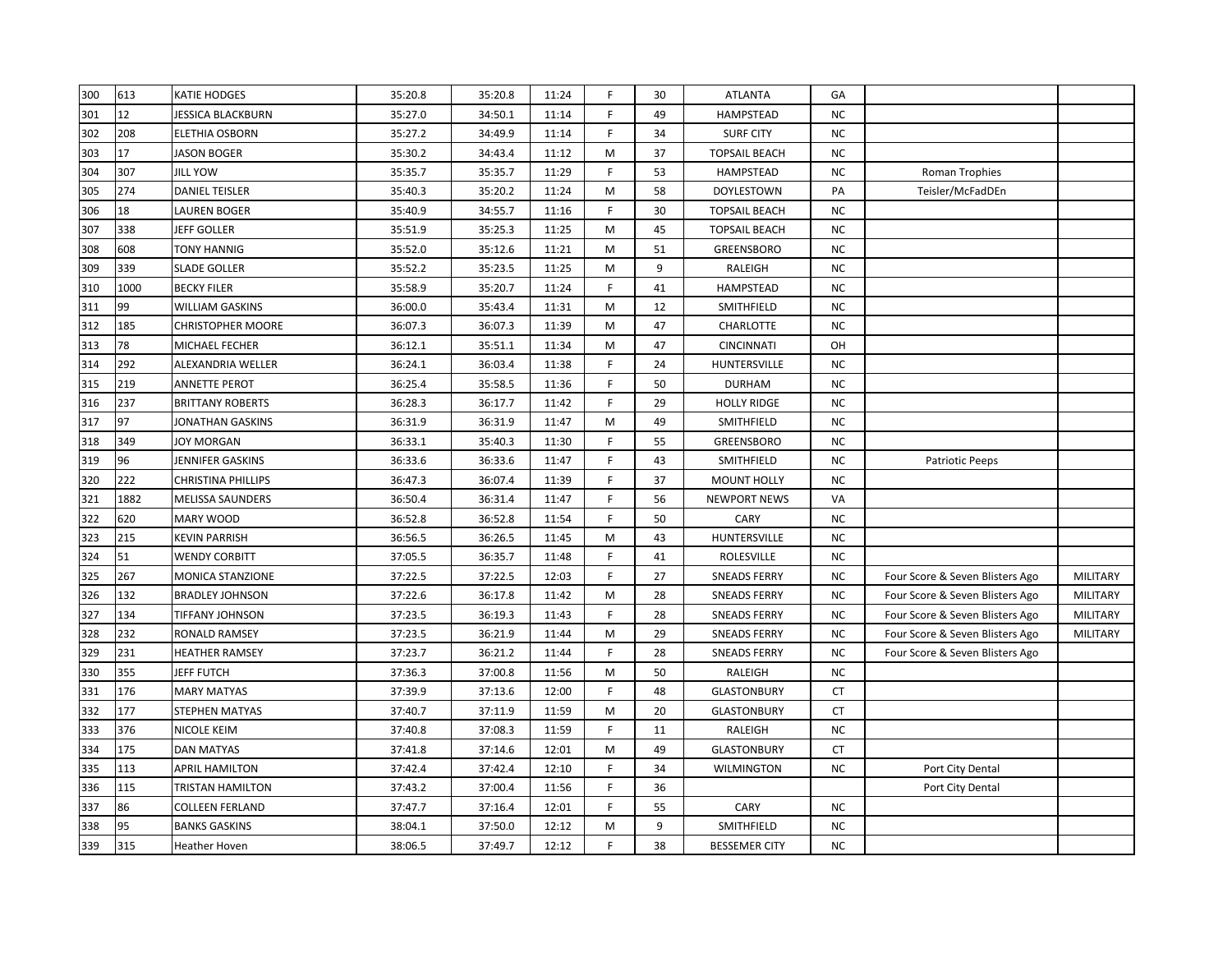| 340 | 242  | JEANINE ROUSSO          | 38:11.3 | 38:11.3 | 12:19 | F.           | 35 | <b>TOPSAIL BEACH</b> | NC.       |                   |  |
|-----|------|-------------------------|---------|---------|-------|--------------|----|----------------------|-----------|-------------------|--|
| 341 | 170  | <b>NANCY MARTIN</b>     | 38:17.9 | 38:17.9 | 12:21 | F            | 36 | LELAND               | <b>NC</b> |                   |  |
| 342 | 610  | JACOB HOOKS             | 38:21.3 | 37:15.8 | 12:01 | M            | 13 | <b>GASTONIA</b>      | NC        |                   |  |
| 343 | 1671 | CHE HOOKS               | 38:31.6 | 38:31.6 | 12:25 | F            | 42 | <b>GASTONIA</b>      | NC        |                   |  |
| 344 | 357  | PAT BUCKLEY             | 38:34.0 | 38:34.0 | 12:26 | M            | 45 | RALEIGH              | <b>NC</b> |                   |  |
| 345 | 44   | SARA COLEMAN            | 38:39.1 | 36:55.1 | 11:55 | $\mathsf{F}$ | 27 | <b>ELMIRA</b>        | <b>NY</b> |                   |  |
| 346 | 359  | ASHLEY AMRHEIN          | 38:39.2 | 36:55.8 | 11:55 | F            | 29 | <b>HAMPSTEAD</b>     | NC.       |                   |  |
| 347 | 639  | KAREN LAMBERT           | 38:46.1 | 38:33.5 | 12:26 | F            | 38 |                      | NC.       |                   |  |
| 348 | 57   | JOE D'AMBROSIO          | 38:47.9 | 38:21.4 | 12:22 | М            | 45 | <b>CARY</b>          | NC.       |                   |  |
| 349 | 59   | TRUDI D'AMBROSIO        | 38:47.9 | 38:21.1 | 12:22 | F.           | 46 | CARY                 | <b>NC</b> |                   |  |
| 350 | 303  | ANNIE WOODRUFF          | 39:06.1 | 39:06.1 | 12:37 | F            | 32 | PINEHURST            | <b>NC</b> |                   |  |
| 351 | 253  | <b>CHRISTIN SIGMON</b>  | 39:18.7 | 38:39.6 | 12:28 | F            | 24 | <b>CLAREMONT</b>     | <b>NC</b> |                   |  |
| 352 | 67   | JONATHAN DEAN           | 39:19.2 | 39:02.5 | 12:35 | M            | 30 | ALEXANDRIA           | VA        |                   |  |
| 353 | 200  | <b>BALEIGH O'QUIN</b>   | 39:21.0 | 39:02.6 | 12:35 | F            | 14 | TAZEWELL             | TN        | The Firecrackers! |  |
| 354 | 48   | <b>ELIZABETH COOPER</b> | 39:33.4 | 39:19.3 | 12:41 | F            | 14 | <b>SURF CITY</b>     | NC.       |                   |  |
| 355 | 305  | <b>HOLLY YANCEY</b>     | 39:35.0 | 39:14.0 | 12:39 | F            | 51 | RALEIGH              | NC.       |                   |  |
| 356 |      | <b>CAMERON BAIRD</b>    | 39:35.4 | 38:44.2 | 12:30 | F.           | 15 | WARSAW               | NC        |                   |  |
| 357 | 272  | <b>CAROLINE TAYLOR</b>  | 39:47.5 | 39:17.0 | 12:40 | F.           | 17 | <b>GOLDSBORO</b>     | NC        |                   |  |
| 358 | 80   | <b>DIANE FERGUSON</b>   | 39:57.4 | 38:22.3 | 12:23 | F.           | 58 | <b>WILMINGTON</b>    | NC        |                   |  |
| 359 | 252  | BEVERLY SHOLAR          | 39:58.0 | 39:38.0 | 12:47 | F            | 34 | <b>ALBERTSON</b>     | NC        |                   |  |
| 360 | 323  | Annah Herring           | 39:59.5 | 39:13.6 | 12:39 | F            | 28 | <b>BENSON</b>        | NC        |                   |  |
| 361 | 354  | <b>STACEY SIEMON</b>    | 40:08.3 | 39:18.2 | 12:41 | F            | 49 | SPICEWOOD            | TX        |                   |  |
| 362 | 24   | KAREN BREWSTER          | 40:08.4 | 39:50.5 | 12:51 | F            | 37 | TAZEWELL             | TN        | The Firecrackers! |  |
| 363 | 377  | JESSICA KEIM            | 40:11.6 | 39:38.0 | 12:47 | F            | 11 | RALEIGH              | NC.       |                   |  |
| 364 | 618  | CAMPBELL WOOD           | 40:23.2 | 40:23.2 | 13:02 | м            | 11 | CARY                 | NC.       |                   |  |
| 365 | 137  | SHELLEY KIGER           | 40:23.4 | 40:23.4 | 13:02 | F            | 38 | APEX                 | NC        |                   |  |
| 366 | 258  | ANGELA SMITH            | 40:32.7 | 40:12.3 | 12:58 | F            | 41 | <b>CHAPEL HILL</b>   | NC.       |                   |  |
| 367 | 10   | JESSICA BEST            | 40:41.0 | 40:41.0 | 13:07 | F.           | 22 | KENANSVILLE          | <b>NC</b> |                   |  |
| 368 | 76   | <b>TORI EVANS</b>       | 40:52.7 | 40:52.7 | 13:11 | F.           | 37 | HAMPSTEAD            | ΝC        |                   |  |
| 369 | 192  | TODD MULL               | 40:53.5 | 40:38.8 | 13:06 | M            | 45 | KATY                 | TX        |                   |  |
| 370 |      | <b>DREW BARANOSKY</b>   | 40:55.0 | 40:55.0 | 13:12 | M            | 23 | <b>DURHAM</b>        | NC.       |                   |  |
| 371 | 379  | <b>BETH HULSBRINK</b>   | 41:00.0 | 40:31.7 | 13:04 | M            | 38 | GREENSBORO           | NC        |                   |  |
| 372 | 295  | CAROLYN WILLIAMS        | 41:27.1 | 41:27.1 | 13:22 | E            | 51 | <b>OAKTON</b>        | VA        | Camp Hayward      |  |
| 373 | 144  | <b>DEBBIE KURTH</b>     | 41:37.8 | 41:37.8 | 13:25 | $\mathsf{F}$ | 56 | <b>BALLWIN</b>       | MO        |                   |  |
| 374 | 273  | RHONDA TAYLOR           | 41:42.1 | 40:56.7 | 13:12 | F            | 50 | GOLDSBORO            | NC.       |                   |  |
| 375 | 102  | <b>KARIS GILSTRAP</b>   | 41:43.7 | 41:14.3 | 13:18 | F            | 11 | PIKEVILLE            | NC        |                   |  |
| 376 | 243  | <b>BRANDY SADLER</b>    | 41:48.7 | 41:22.9 | 13:21 | F            | 37 | <b>FUQUAY VARINA</b> | NC.       |                   |  |
| 377 | 217  | BRENDA PEARSON          | 41:49.6 | 41:04.5 | 13:15 | F            | 58 | GOLDSBORO            | ΝC        |                   |  |
| 378 | 106  | DWAYNE GREEN            | 42:00.8 | 41:47.2 | 13:29 | М            | 47 | JACKSONVILLE         | ΝC        |                   |  |
| 379 | 105  | <b>DENISE GREEN</b>     | 42:02.0 | 42:02.0 | 13:34 | $\mathsf F$  | 48 | <b>JACKSONVILLE</b>  | NC.       |                   |  |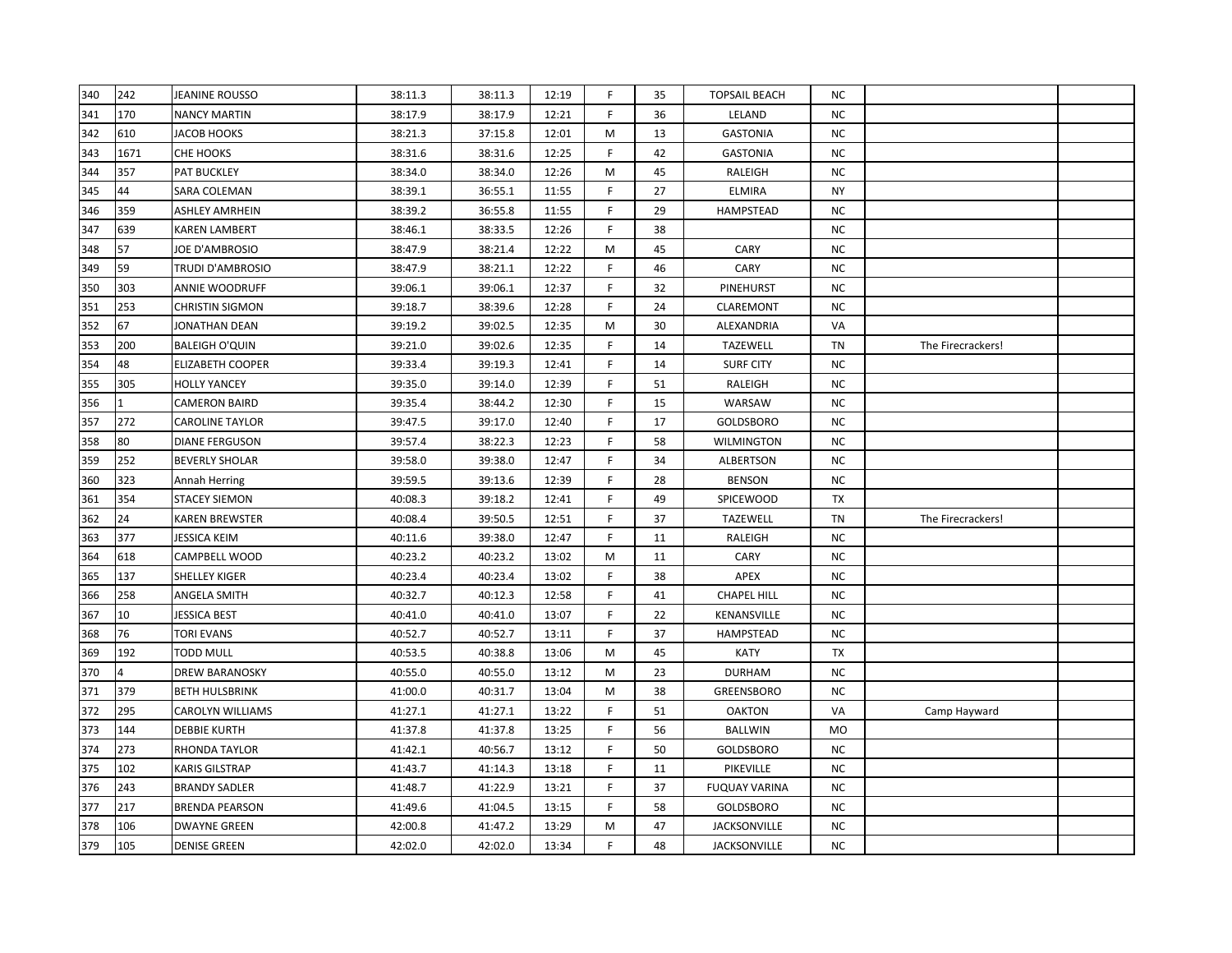| 380 | 300  | <b>CHRISTI-ANN WILTBERGER</b> | 42:05.6 | 41:06.4 | 13:15 | F. | 31             | <b>CARY</b>         | ΝC        |                          | MILITARY |
|-----|------|-------------------------------|---------|---------|-------|----|----------------|---------------------|-----------|--------------------------|----------|
| 381 | 85   | <b>CARL FERLAND</b>           | 42:08.3 | 41:06.1 | 13:15 | M  | 58             | CARY                | <b>NC</b> |                          |          |
| 382 | 149  | <b>WARREN LAMB</b>            | 42:22.7 | 42:22.7 | 13:40 | M  | 55             | APEX                | <b>NC</b> | O Schmidt It's the Lambs |          |
| 383 | 148  | <b>KRISTI LAMB</b>            | 42:32.9 | 41:42.4 | 13:27 | F  | 55             | APEX                | <b>NC</b> | O Schmidt It's the Lambs |          |
| 384 | 194  | JENNIFER NOWAKOWSKI           | 42:34.6 | 41:53.0 | 13:31 | F  | 45             | LAKEWOOD            | OH        |                          |          |
| 385 | 129  | <b>CARLY HUERTA</b>           | 43:21.6 | 42:45.3 | 13:47 | F  | 40             | <b>FORT MILL</b>    | SC        |                          |          |
| 386 | 233  | MILUSHKA REED                 | 43:37.4 | 43:13.4 | 13:56 | F  | 36             | <b>HAMPSTEAD</b>    | NC.       |                          |          |
| 387 | 234  | <b>WILLIAM REED</b>           | 43:37.6 | 43:37.6 | 14:04 | M  | 37             | HAMPSTEAD           | NC.       |                          | MILITARY |
| 388 | 98   | SARAH GASKINS                 | 43:49.6 | 43:49.6 | 14:08 | F. | 14             | SMITHFIELD          | NC.       |                          |          |
| 389 | 93   | KATHERINE GALL                | 43:57.4 | 43:05.8 | 13:54 | F. | 32             | HAMPSTEAD           | NC        |                          |          |
| 390 | 346  | KIRKLAND SHEPPARD             | 44:06.0 | 43:15.2 | 13:57 | F. | 25             | <b>GREENSBORO</b>   | <b>NC</b> |                          |          |
| 391 | 623  | JANINE STIDLEY                | 44:11.2 | 43:34.0 | 14:03 | F  | 54             | <b>ENTERPRISE</b>   | AL        |                          |          |
| 392 | 110  | <b>REGINA GURLEY</b>          | 44:29.3 | 44:29.3 | 14:21 | F. | 29             | <b>PRINCETON</b>    | <b>NC</b> |                          |          |
| 393 | 289  | <b>MELISSA WARREN</b>         | 44:31.6 | 43:47.4 | 14:07 | F  | 26             | APEX                | <b>NC</b> | You've Been Warren'd     |          |
| 394 | 284  | <b>BETTY WARREN</b>           | 44:32.6 | 43:48.8 | 14:08 | F  | 57             | <b>SURF CITY</b>    | <b>NC</b> | You've Been Warren'd     |          |
| 395 | 1822 | SHERRI MOORE                  | 44:50.5 | 44:50.5 | 14:28 | F  | 39             | WINSTON-SALEM       | ΝC        |                          |          |
| 396 | 640  | <b>NANCY HEIDE</b>            | 45:29.4 | 44:44.6 | 14:26 | F  | 67             | HAMPSTEAD           | NC.       |                          |          |
| 397 | 15   | <b>IZABEL BLICK</b>           | 46:08.0 | 45:29.6 | 14:40 | F  | 8              | <b>HAMPSTEAD</b>    | <b>NC</b> |                          |          |
| 398 | 13   | <b>ABIGAIL BLICK</b>          | 46:11.4 | 45:33.7 | 14:42 | F  | $\overline{7}$ | HAMPSTEAD           | NC.       |                          |          |
| 399 | 980  | <b>TAYLOR ALLEN</b>           | 46:13.2 | 46:13.2 | 14:55 | F. | 15             | CHARLOTTE           | NC.       |                          |          |
| 400 | 397  | <b>TAYLOR LUCAS</b>           | 46:13.8 | 46:13.8 | 14:55 | F. | 12             | FAISON              | NC.       |                          |          |
| 401 | 979  | <b>BRANDI PIANA</b>           | 46:15.2 | 46:15.2 | 14:55 | F  | 40             | CHARLOTTE           | NC.       |                          |          |
| 402 | 14   | <b>BEN BLICK</b>              | 46:17.3 | 45:39.3 | 14:44 | M  | 36             | HAMPSTEAD           | NC.       |                          | MILITARY |
| 403 | 399  | LINDA TENNANT                 | 46:19.3 | 45:33.9 | 14:42 | F  | 45             | <b>CASTLE HAYNE</b> | <b>NC</b> |                          |          |
| 404 | 398  | <b>CHRIS TENNANT</b>          | 46:22.6 | 45:37.5 | 14:43 | М  | 43             | <b>CASTLE HAYNE</b> | <b>NC</b> |                          |          |
| 405 | 347  | <b>GREG SHEPPARD</b>          | 47:03.0 | 46:13.0 | 14:55 | F  | 49             | GREENSBORO          | NC.       |                          |          |
| 406 | 118  | MONET HARDISON                | 47:20.1 | 47:20.1 | 15:16 | F  | 24             | KENANSVILLE         | NC.       |                          |          |
| 407 | 29   | <b>PAUL STOUFFER</b>          | 47:25.3 | 46:28.7 | 14:59 | M  | 65             | <b>HOUSTON</b>      | TX        |                          |          |
| 408 | 28   | <b>WILL BROWN</b>             | 47:35.5 | 46:38.7 | 15:03 | F  | 34             | <b>HOUSTON</b>      | TX        |                          |          |
| 409 | 31   | CAROLINE BROWN                | 47:37.1 | 46:39.5 | 15:03 | F. | 32             | <b>HOUSTON</b>      | TX        |                          |          |
| 410 | 133  | LOGAN JOHNSON                 | 48:33.7 | 48:12.4 | 15:33 | M  | 11             | <b>HICKORY</b>      | NC.       |                          |          |
| 411 | 340  | LEEGH GOLLER                  | 48:51.8 | 48:51.8 | 15:45 | M  | 44             | RALEIGH             | <b>NC</b> |                          |          |
| 412 | 172  | <b>WENDY MARTIN</b>           | 48:52.1 | 48:30.0 | 15:39 | F  | 43             | <b>HICKORY</b>      | <b>NC</b> |                          |          |
| 413 | 145  | <b>KEVIN KURTH</b>            | 48:53.7 | 48:14.6 | 15:34 | M  | 58             | BALLWIN             | MO        |                          |          |
| 414 | 61   | <b>JAMES DAVIDSON</b>         | 49:20.9 | 48:45.8 | 15:44 | M  | 35             | <b>MINT HILL</b>    | NC.       |                          |          |
| 415 | 60   | <b>BROOKE DAVIDSON</b>        | 49:26.4 | 48:51.6 | 15:45 | F. | 33             | <b>MINT HILL</b>    | NC.       |                          |          |
| 416 | 62   | PAMELA DAVISON                | 49:27.6 | 48:51.2 | 15:45 | F. | 66             | <b>WILMINGTON</b>   | NC.       |                          |          |
| 417 | 978  | <b>CHASITY HERRING</b>        | 49:28.2 | 49:28.2 | 15:57 | F. | 38             | <b>NEWTON GROVE</b> | NC.       |                          |          |
| 418 | 396  | TARA LUCAS                    | 49:28.3 | 49:28.3 | 15:57 | F. | 40             | <b>FAISON</b>       | <b>NC</b> |                          |          |
| 419 | 382  | <b>TRACY MOORE</b>            | 49:29.1 | 48:48.7 | 15:45 | F. | 44             | <b>CLINTON</b>      | <b>NC</b> |                          |          |